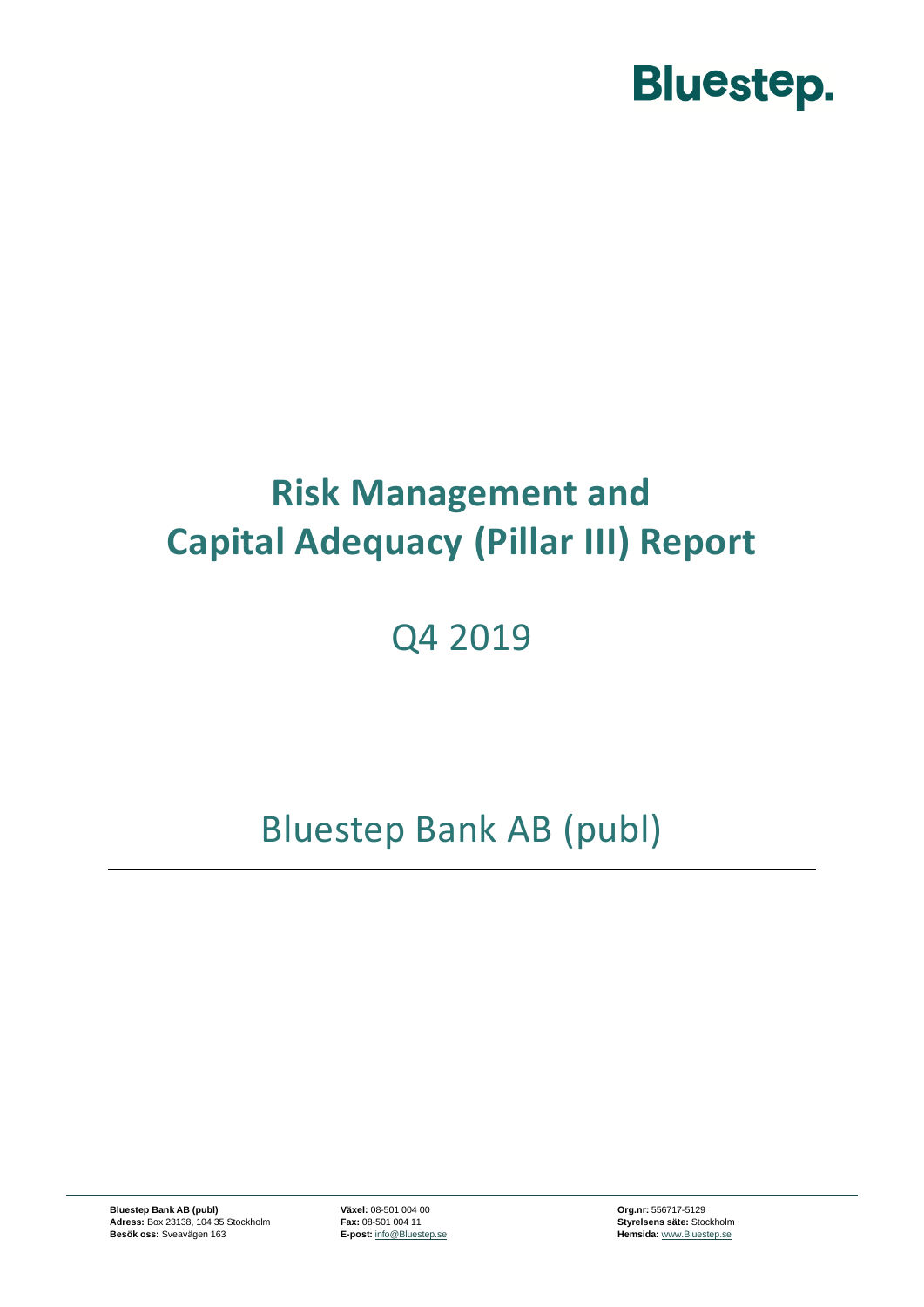### **Table of Contents**

| 2 |  |
|---|--|
|   |  |
|   |  |
|   |  |
|   |  |
|   |  |
|   |  |
|   |  |
|   |  |
|   |  |
|   |  |
|   |  |
|   |  |
|   |  |
| 5 |  |
|   |  |
|   |  |
|   |  |
|   |  |
| 7 |  |
|   |  |
|   |  |
|   |  |
|   |  |
|   |  |

 $\mathbf{r}$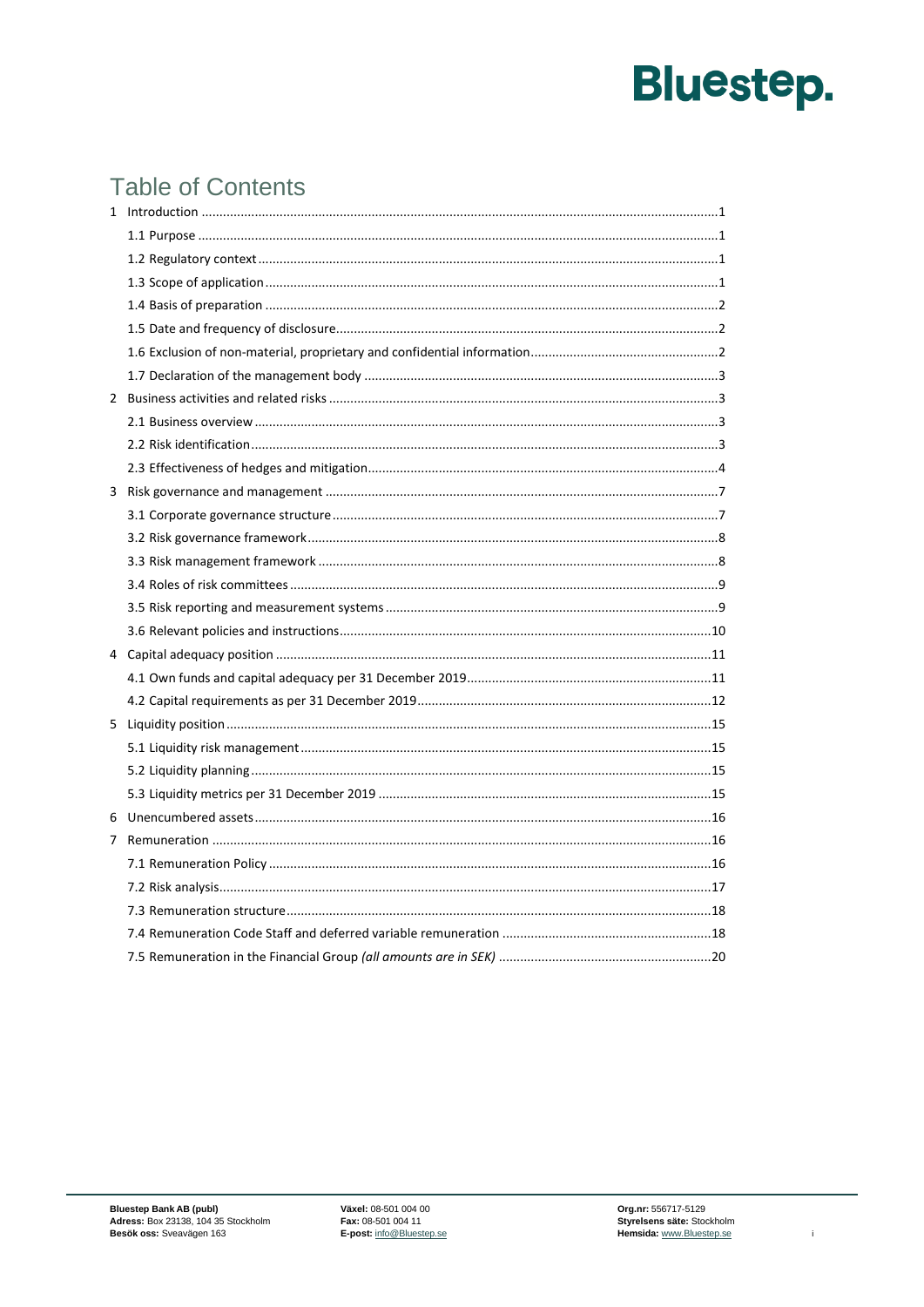#### <span id="page-2-1"></span><span id="page-2-0"></span>**1 Introduction**

#### **1.1 Purpose**

This report provides information on the key elements of internal risk management, capital adequacy, liquidity and remuneration for Bluestep Bank AB (publ) ("**BBAB**" or the "**Bank**"). The information published herein, together with certain information in BBAB's financial statements, satisfies the regulatory requirements for disclosure applicable to BBAB and allows market participants, including analysts, partner banks, investors, and customers, to assess BBBAB from a risk, capital and liquidity perspective.

#### <span id="page-2-2"></span>**1.2 Regulatory context**

This report is made in accordance with the disclosure requirements for credit institutions and investment firms set out in Part Eight of the Capital Requirements Regulation ("**CRR**") along with provisions in the Swedish transposition of the Capital Requirements Directive ("**CRD IV**") and relevant rules issued by the Swedish Financial Supervisory Authority ("**SFSA**").<sup>1</sup>

The CRR and the CRD IV are the legislative instruments by which the international Basel III framework has been implemented in the European Union. This framework consists of three "pillars":

#### Pillar I

Sets out minimum capital requirements, by providing rules for the measurement of credit risk, credit valuation adjustment risk, market and operational risks.

#### Pillar II

Establishes a process for assessing capital adequacy in relation to the Bank's actual risk profile and for determining whether additional capital is required to cover these risks. This is achieved through the Internal Capital and Liquidity Adequacy Assessment Process ("**ICLAAP**"), and the requirement for the SFSA to undertake a supervisory review to assess the robustness of the Bank's assessment and capabilities.

#### Pillar III

Supports market discipline with a comprehensive suite of disclosure requirements.

#### <span id="page-2-3"></span>**1.3 Scope of application**

According to the CRR, BBAB is an institution conducting business in Sweden and in Norway through its branch Bluestep Bank AB (publ), Filial Oslo. During 2020, the Bank is planning to start conducting business in Finland through the branch, Bluestep Bank AB (publ), Filial i Finland.

BBAB is included in a financial group ("**Financial Group**") for prudential reporting purposes. Bluestep Holding AB is the ultimate parent company in the Financial Group and the information disclosed in this report is therefore on the basis of Bluestep Holding AB's consolidated situation. The following

<sup>&</sup>lt;sup>1</sup> Regulation (EU) No 575/2013, The special supervision of credit institutions and investment firms act (2014:968), Regulations (FFFS 2014:12) regarding supervisory requirements and capital buffers, Regulations (FFFS 2010:7) regarding management of liquidity risks in credit institutions and investment firms.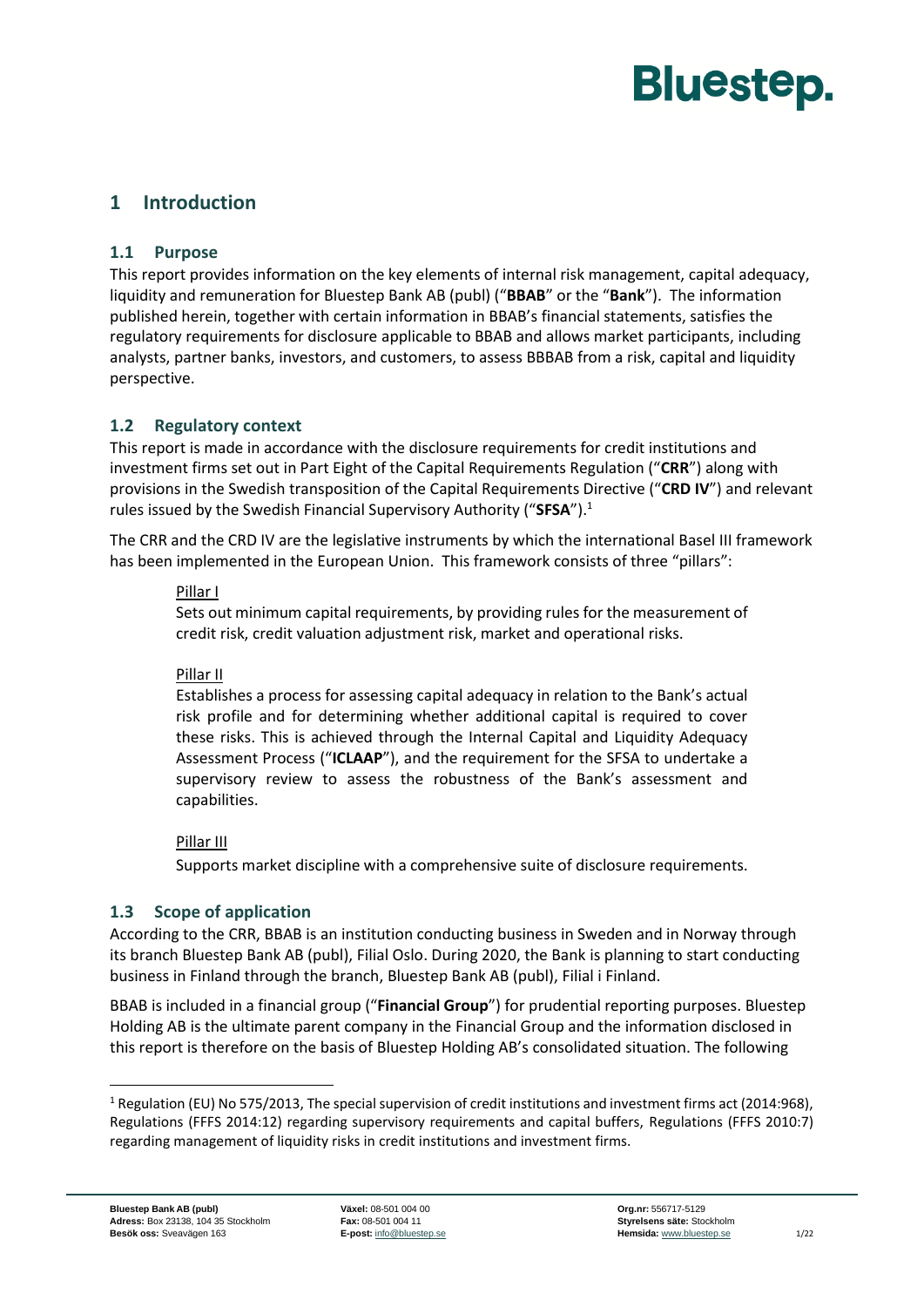

companies are included in the Financial Group: BBAB, Bluestep Finans Funding No 1 AB, Bluestep Servicing AB, Bluestep Mortgage Securities No 2 DAC<sup>2</sup>, Bluestep Mortgage Securities No 3 DAC (listed), and Bluestep Mortgage Securities No 4 DAC (listed). All entities are subject to full consolidation.<sup>3</sup>

#### <span id="page-3-0"></span>**1.4 Basis of preparation**

The Board of Directors ("**Board**") of BBAB has reviewed and approved this report for publication. In this matter, the following terms apply:

- The information in this report is prepared solely to meet the disclosure requirements outlined in Section [1.2](#page-2-2) and to provide certain specified information about capital and other risks and details about the management of those risks and for no other purpose. The disclosures do not constitute any form of financial statements relating to the Financial Group or any form of contemporary or forward-looking record or opinion about the Financial Group;
- These disclosures are subject to internal review, challenge and approval processes. An audit trail to support disclosures is maintained;
- Wherever possible and relevant, the Board has ensured consistency between the disclosures of the reporting under Pillar I requirements and the reporting under Pillar II ICLAAP content, e.g. information about risk management practices and capital resources at year-end.

In order not to conflict with requirements under accounting standards and to ease the validation process, the quantitative basis of the disclosures is extracted from the mandated set of reporting explaining the annual financial statements unless otherwise mentioned.

This report is published on the Bank's website: www.bluestepbank.com

#### <span id="page-3-1"></span>**1.5 Date and frequency of disclosure**

This report reflects situation of the Financial Group as of 31<sup>st</sup> December 2019.

All disclosures herein are made on an annual basis in conjunction with the publication of the BBAB's financial statements.<sup>4</sup> BBAB assesses on an ongoing basis the need to publish any further disclosures more frequently than annually based on the characteristics of its business.

#### <span id="page-3-2"></span>**1.6 Exclusion of non-material, proprietary and confidential information**

In accordance with the CRR, the Board may choose to omit certain information from publication in this report if the information is deemed immaterial, proprietary or confidential. These conditions are specified in the regulation as:

• Information is regarded as material if its omission or misstatement could change or influence the assessment or decision of a user relying on that information for the purpose of making economic decisions.

<sup>&</sup>lt;sup>2</sup> Since February 2019, Bluestep Mortgage Securities NO 2 DAC is a dormant company with no activity and is under liquidation.

<sup>&</sup>lt;sup>3</sup> The scope of the "BBAB's accounting consolidation" includes all the entities referred to with the exception of Bluestep Holding AB; and, "BBAB's solo level" only includes the Bank and its Norwegian branch.

<sup>4</sup> The disclosures regarding own funds, capital requirements and liquidity risk are also made on a quarterly basis in line with the SFSA requirements.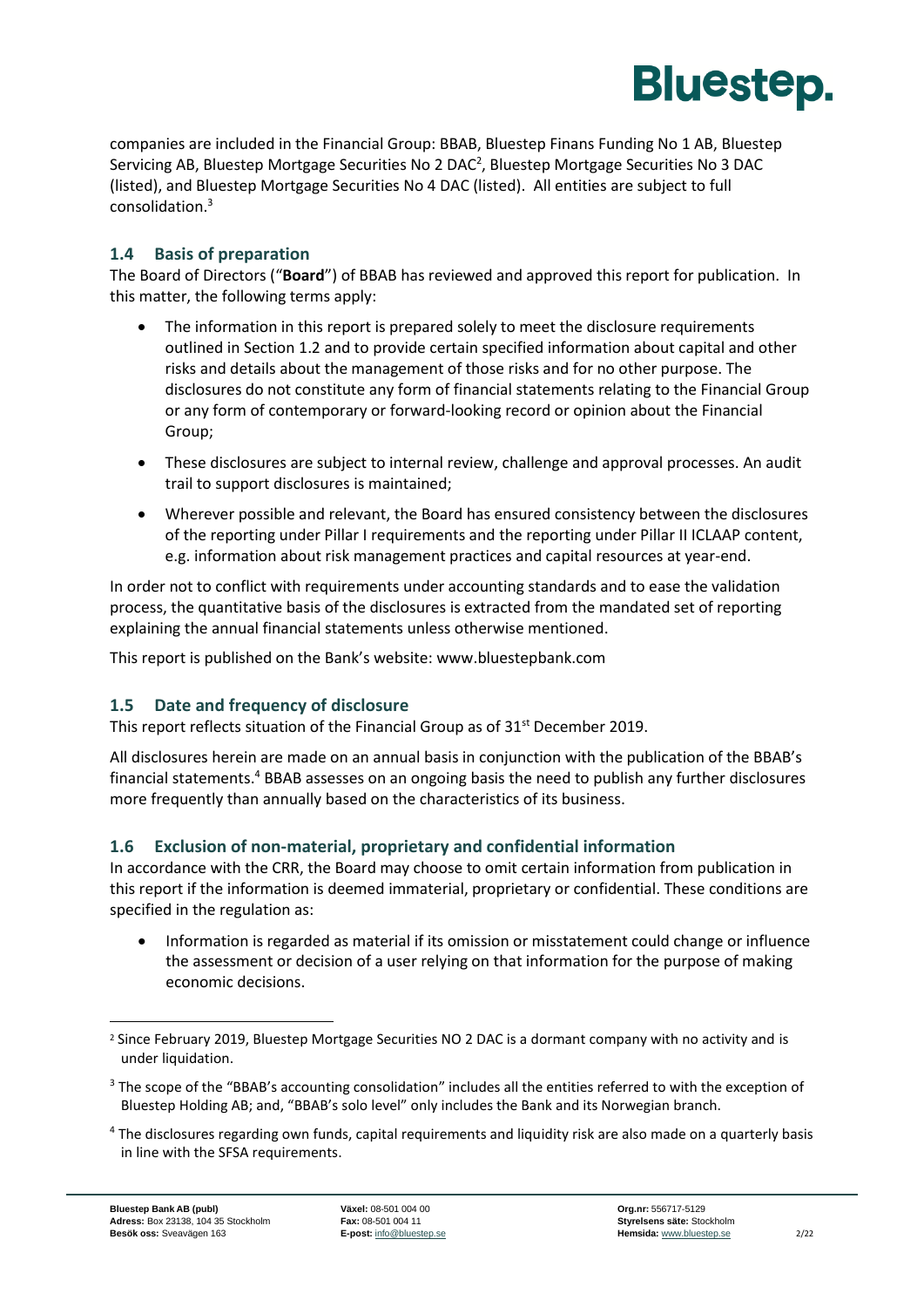

- Information is regarded as proprietary if disclosing it to the public would undermine the Bank's competitive position.
- Information is regarded as confidential if the Bank has obligations to customers or other counterparty relationships binding it to confidentiality.

#### <span id="page-4-0"></span>**1.7 Declaration of the management body**

BBAB's Board ensures that the risk management arrangements of the Bank are adequate with regard to its risk profile and strategy. These arrangements are either already implemented or are in the process of implementation as part of an approved action plan. This declaration is based on the reliability of the risk-related information communicated to the Board through the dedicated channels foreseen by the risk governance arrangements. In particular, the Audit, Risk and Compliance Committee ("**ARCCO**") of the Board (see Section [3.4\)](#page-10-0), a sub-committee of the Board, which is the forum where the risk exposures are compared to the Board's risk appetite, and where significant risk events and issues are reported and discussed.

#### <span id="page-4-2"></span><span id="page-4-1"></span>**2 Business activities and related risks**

#### **2.1 Business overview**

BBAB's key business lines are the provision of mortgages to customers in Sweden and Norway who have difficulties in obtaining loans from traditional banks. In addition, BBAB offers savings accounts in Sweden and Norway. To strengthen the strategic direction of mortgage lending, BBAB stopped offering personal loans in mid-February 2020 in Sweden. The Bank's funding is diversified and consists of retail deposits, issued securities (Residential Mortgage Backed Securities ("**RMBS**") and senior unsecured bonds) and contracted credit facilities. In November 2019, the Bank received permission from the SFSA to issue covered bonds in accordance with the Act (2003:1223) on the issue of covered bonds.

#### <span id="page-4-3"></span>**2.2 Risk identification**

The key risks associated with BBAB's business activities are:

#### 2.2.1 Credit risk

Credit risk is the risk of a counterparty failing to meet its obligations. Given the nature of the business, lending to the public, credit risk is the main risk that the Bank faces. Credit losses arise as a consequence of, firstly, defaults due to inability or unwillingness of a customer or a counterparty to meet their commitments in relation to lending (probability of default) and, secondly, the recoveries from the defaulted assets being insufficient to cover the principal, accrued interest and associated costs (loss given default). In addition, credit risk can be reflected as losses via provisions resulting from a reduction in portfolio values arising from actual or perceived deterioration in credit quality.

#### 2.2.2 Operational risk

Operational risk is defined as the risk of economic loss resulting from processes, people, systems and external events. The definition also includes legal risk.

#### 2.2.3 Credit valuation adjustment risk

Credit valuation adjustment risk ("**CVA**") is part of the counterparty credit risk, meaning the risk of a counterparty to a transaction defaulting before the final settlement of the transaction. Specifically,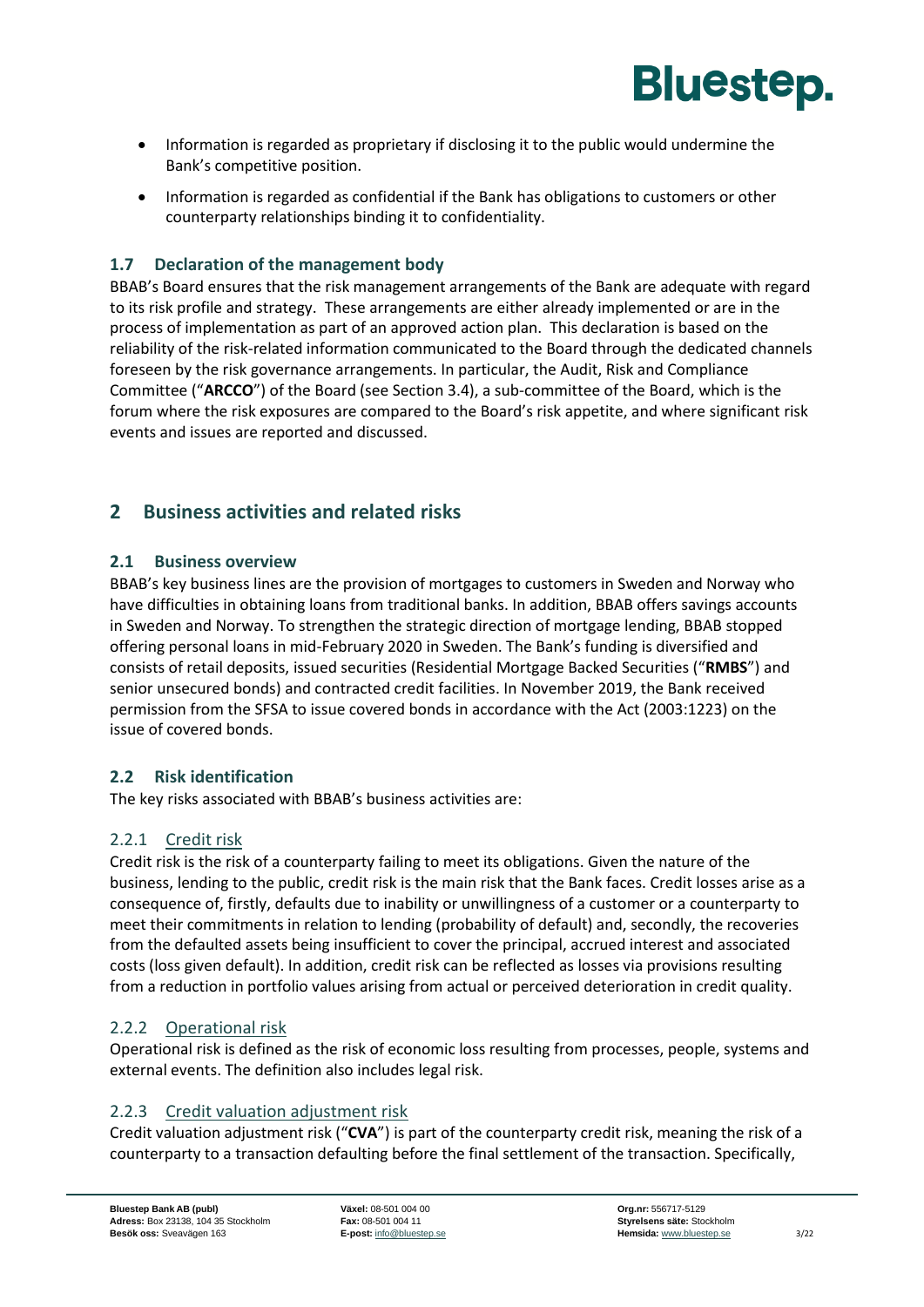

CVA means that an adjustment is made to the mid‐market valuation of a portfolio of transactions with counterparties to reflect the current market value of the credit risk of the counterparty but excludes the current market value of the credit risk of the institution to the counterparty.

#### 2.2.4 Market risk

Market risk is the risk that changes in market prices (including foreign exchange rates and interest rates), will affect the Bank's income and/or the value of the financial instruments it holds.

#### 2.2.5 Interest rate in the banking book

Interest rate risk is the risk to earnings or market values of a loan portfolio due to uncertain future interest rates. In particular, the Bank may suffer losses or reduced profits as interest rates fluctuate over time and as both its asset and liability base comprise a mixture of fixed and floating interest rate items of various maturities and resetting periods. The Bank is therefore exposed to the risk of losses arising from adverse movements in market interest rates and its lending and deposits offered.

#### 2.2.6 Concentration risk

Concentration risk is defined as the risk of suffering losses from a lack of diversification and lending too heavily in one industry, market, geographic area or purchasing only one type of financial instrument. Concentration risk can also arise from concentration in funding and liquidity mix.

#### 2.2.7 Liquidity risk

Liquidity risk is the risk of not being able to meet payment obligations on their due dates without the cost of obtaining the funds increasing considerably.

#### <span id="page-5-0"></span>**2.3 Effectiveness of hedges and mitigation**

#### 2.3.1 Credit risk

The Bank mainly provides residential mortgages in Sweden and Norway and personal loans up until mid-February 2020 in Sweden, basing its credit strategy on the borrowers' expected ability to repay their debts and credit history. In order to estimate probability of default, the Bank categorises borrowers into different risk grades (both for mortgages and personal loans).

Credit risk is mainly managed through the Bank's credit instructions in which the Bank's risk appetite is defined. Active credit risk management is also achieved through prudent customer selection by the Bank's credit departments, which is part of the first line of defence function within the business. This means that they are responsible for the credit decision process and for adhering to the credit policies and instructions established by the Board. Active credit risk management is also achieved through the collection departments by being responsible for the non-performing loans, i.e. where customers have ceased to service their debt obligations and in so breached their contractual terms and attempt to implore customers to return to orderly payments or take other actions to mitigate the risk of loss.

The performance of the loan books is continuously monitored, and risk drivers analysed, allowing for a better understanding of the underlying risk.

#### 2.3.2 Operational risk

The Bank has a range of measures and tools in place for identifying, evaluating, documenting, controlling and reporting operational risks. During the Bank's history they have been developed into a solid set of policies, instructions, routines and procedures to ensure that staff has the proper competence, training and work experience to maintain the operational risks at an acceptable level in the business.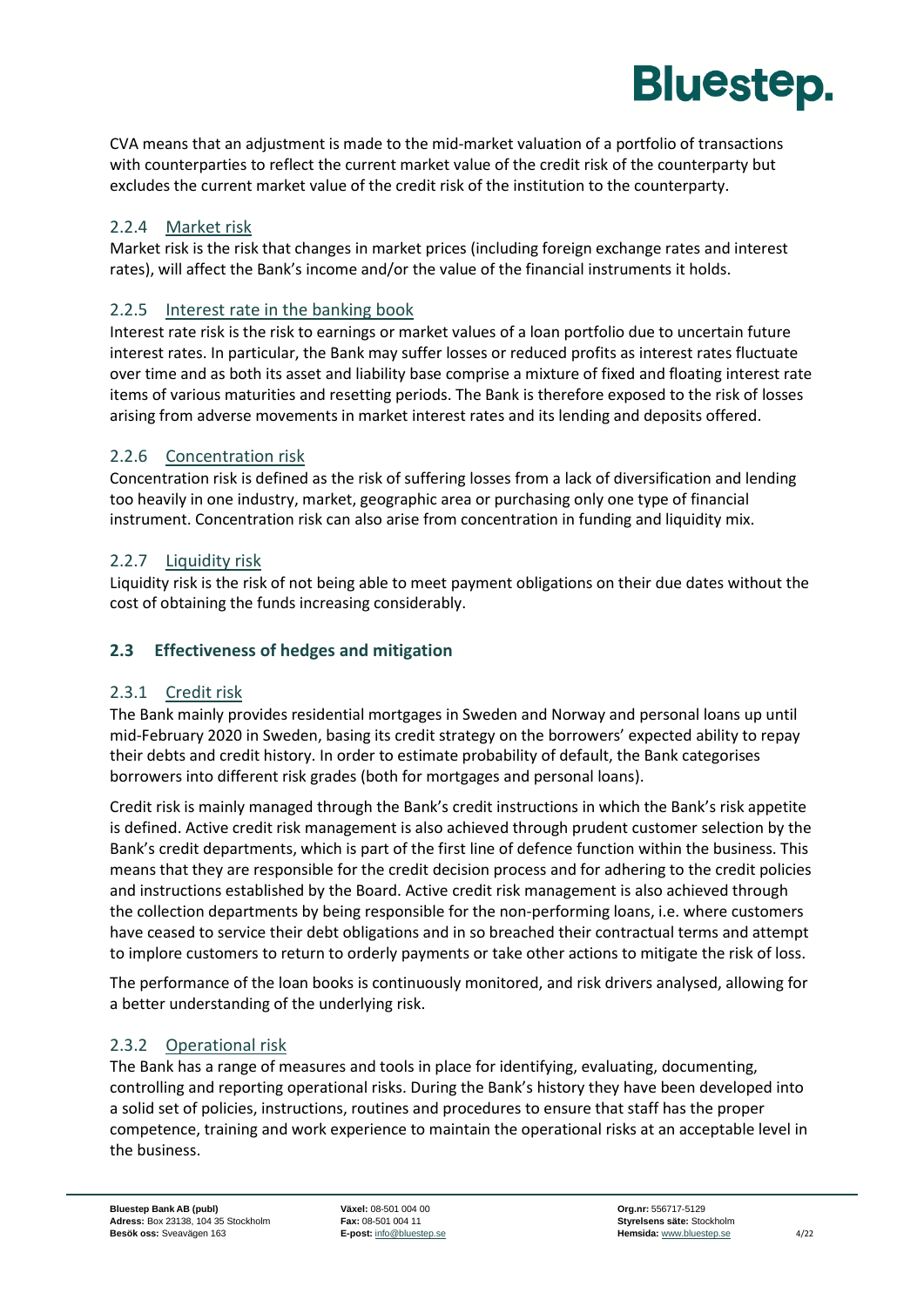

IT related risks specifically are mitigated through the development of reliable IT-systems with built-in controls, reconciliations, backup procedures and business continuity through contingency plans, continuity plans and disaster recovery plans in the event of a material disruption. The Bank frequently performs tests of continuity management plans.

The day-to-day management of the mortgage loan as well as the personal loan portfolios in Sweden and the administration of deposit accounts for Sweden is outsourced to the Bank's subsidiary Bluestep Servicing ("**BSAB**"). The management of the mortgage portfolio and the administration of deposit accounts for Norway is provided in-house. In order to manage operational risk, the Bank performs regular audits of outsourced business operations and internal controls, as well as their business continuity plans.

#### 2.3.3 Credit valuation adjustment risk

As the Bank uses OTC derivatives for its hedging strategies, the CVA risk is very sensitive to mark-tomarket valuations and the terms of the transaction. The Bank frequently assesses and reports CVA exposures. As CVA is a consequence of the hedging activities, and the average term of these activities is below three years, no risk mitigating actions are required.

#### 2.3.4 Market risk

Given its operations in Norway and some funding in EUR, the Bank is exposed to market risk related to changes in foreign exchange rates. The Bank's Treasury function hedges this with derivatives and through currency-matching of liabilities and assets. The Bank has a documented process for managing its market risk exposures in its established policies.

#### 2.3.5 Interest rate risk in the banking book

Following the SFSA's methodology for assessing individual types of risks, exposures to interest rate risk arising as a consequence of interest rate fluctuations are part of the Pillar II capital requirements and the Bank actively manages the risk by matching fixed and floating interest rates and durations of assets and liabilities or, when not possible, by mitigating the risk with hedging instruments. The Bank runs numerous stress scenarios and calculates the interest rate risk exposure under these scenarios. If the exposures breach the limits imposed in the established policy or are close to doing so, the Bank enters into new hedging instruments to reduce the interest rate exposure to within the limits.

While the Bank's Treasury function is responsible maintaining the exposures under the limits established by the Board, the Risk Management function is responsible for monitoring and reporting all aspects of interest rate risk within the Bank, and reports to the Board monthly.

The Bank uses derivative instruments to achieve desired reduction of interest rate risks. Interest rate risks are primarily attributable to fixed rates to a larger extent being applied to lending, whereas financing is to a larger extent conducted at variable rates. The Bank began to apply hedge accounting during 2016 for new derivative transactions.

The Bank measures interest risk exposures on an ongoing basis based on the SFSA's guidance on methods to assess individual risk types under Pillar II. The tables below show the implications for own funds and earning given a positive/negative change in market rates of 200 bps.

|                          | Change   | Absolute risk<br>(SEK thousands) | Risk, % of capital base |
|--------------------------|----------|----------------------------------|-------------------------|
| Increased interest rates | $+200bp$ | $-7.196$                         | $-0.48%$                |
| Decreased interest rates | $-200bp$ | 5.390                            | 0.36%                   |
|                          |          |                                  |                         |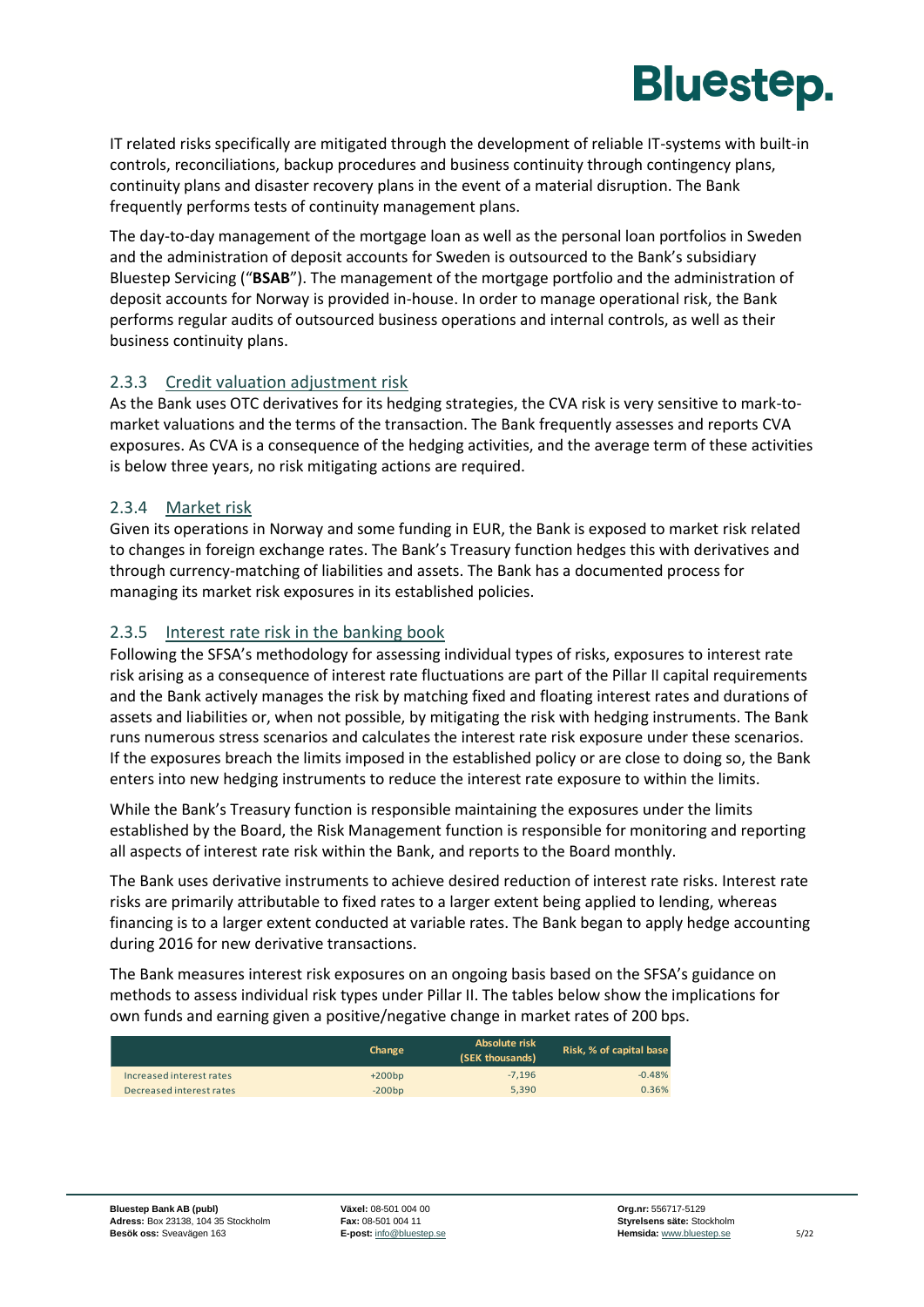

The calculation assumes that market rates increase/decrease by 200 bps and states the instantaneous change in the economic value for the Bank.

|                          | <b>Change</b> | Absolute risk<br>(SEK thousands) | Risk. % of net interest<br>income |
|--------------------------|---------------|----------------------------------|-----------------------------------|
| Increased interest rates | $+200bp$      | 30.125                           | 4.71%                             |
| Decreased interest rates | $-200bp$      | $-47.979$                        | $-7.49%$                          |

The calculation assumes that market rates increase/decrease by 200 bps and states the change in the net interest income for the Bank over the next 12 months.

#### 2.3.6 Concentration risk

Since the Bank operates only in Sweden and Norway, and the outstanding loan portfolio mainly consists of secured loans, a certain level of exposure to concentration risk is inherent in the Bank's business model. Concentration risk is one of the core focus areas in customer credit assessment, and the Bank's Risk Management function continuously monitors and assesses the risk to ensure that the risk profile is in line with expectations and managed appropriately. The Chief Risk Officer ("**CRO**") reports to the Board monthly and the Board sets the concentration risk limits through the credit risk strategy.

The concentration risk and associated capital requirements have been assessed under three different categories within the capital requirements for Pillar II: individual concentration, industry concentration and geographical concentration. The total capital requirement for the concentration risk is equal to the sum of the three different categories of concentration risk. Based on this, the Bank maintains sufficient capital for the assessed concentration risk.

#### 2.3.7 Liquidity

The Bank has a low liquidity risk appetite and its policy for managing liquidity risk states that the Bank shall retain enough excess liquidity in a liquidity reserve to meet unforeseen cash outflows. The Bank's liquidity reserve is only composed of highly rated liquid securities (government bonds and covered bonds) and bank account balances according to the Bank's liquidity policy. The Board sets the limit for the minimum liquidity reserve and liquidity buffer that the Bank shall maintain at any time.

The Bank is mainly exposed to liquidity risk related to retail deposits and refinancing of issued securities (RMBS and senior unsecured bonds). As the Bank diversifies its funding sources, deposit product features and pricing are designed to maximize their cost/risk efficiency. The Bank's retail deposits from the public, consisting of Swedish and Norwegian deposit products, are covered by the respective country's deposit guarantee scheme, which also reduces liquidity risk.<sup>5</sup> The Bank offers different deposit products depending on the needs of the Bank and market prices, incorporating this risk into its decision making. For further information see Section [5.](#page-16-0)

<sup>5</sup> Only minor interest amounts (accrued- and capitalized interests) can exceed amounts guaranteed by the deposit guarantee schemes.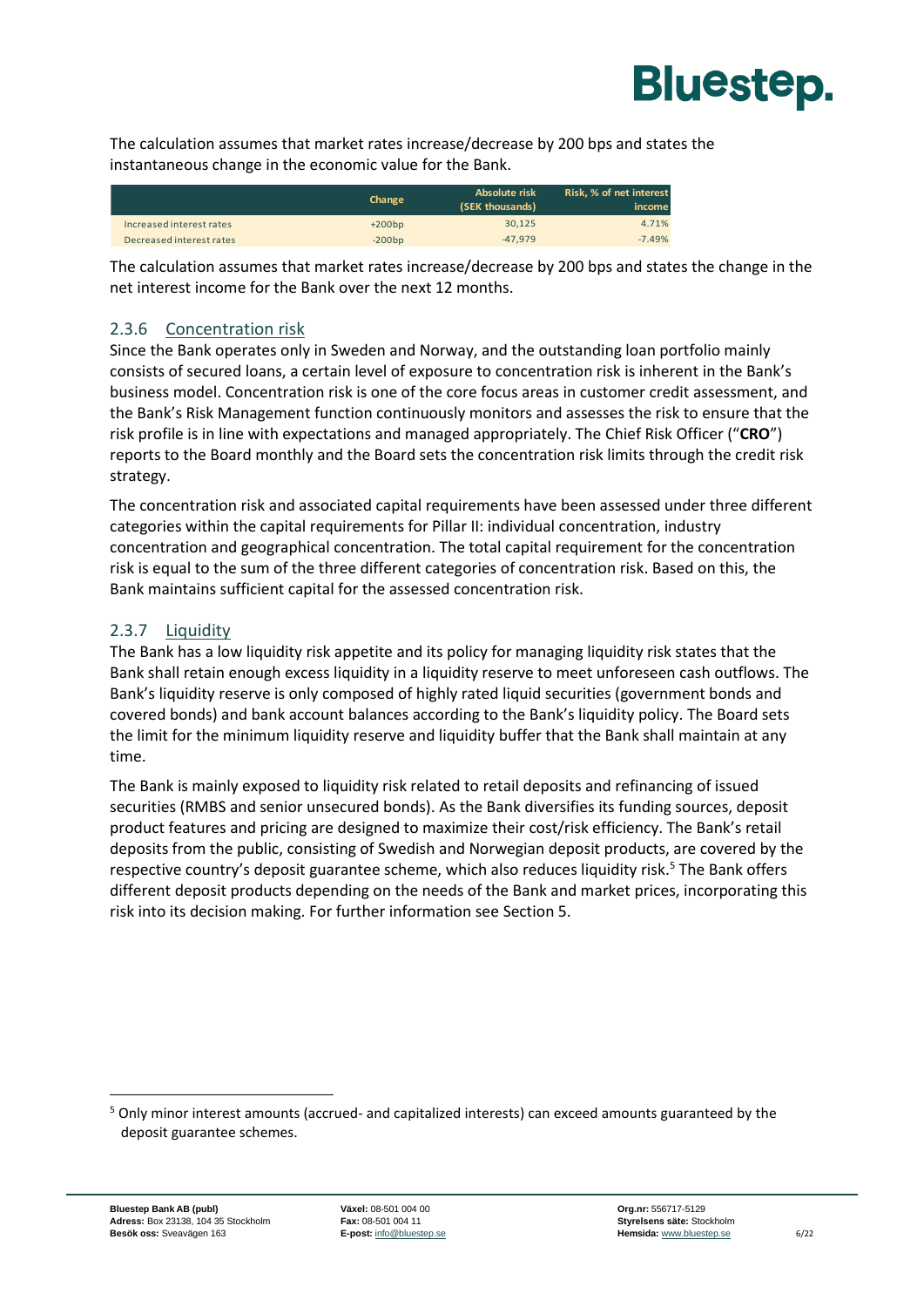#### <span id="page-8-1"></span><span id="page-8-0"></span>**3 Risk governance and management**

#### **3.1 Corporate governance structure**

#### $3.1.1$  Board<sup>6</sup>

BBAB has a traditional corporate governance structure with shareholders appointing the Board, the Board in turn appointing a Chief Executive Officer ("**CEO**"), supplemented with internal and external auditors. The overall responsibility of the Board cannot be delegated; however, certain board committees (the ARCCO and the Remuneration Committee) monitor, prepare and evaluate issues in its respective areas for decision by the Board. The ultimate responsibility for the Bank's risk organisation and for the maintenance of good internal control lies with the Board.

The Board members are selected on the basis of skills and experience relevant to an organisation of the Bank's size, complexity and business activities. Due attention is paid to the need to ensure a diverse composition of Board members in order to ensure the Board is capable of making objective judgements and providing effective challenge regarding the running of the business.

#### 3.1.2 CEO

The CEO has the overall responsibility for managing all of BBAB's risks in accordance with Policies and Instructions adopted by the Board. The CEO shall ensure that the organisation and working methods are appropriate and that the business complies with external and internal rules. The CEO also has a special responsibility to present material information concerning BBAB's risks to the Board; however, there are also independent functions for Risk Management and Compliance that report directly to the Board on a monthly basis.

#### 3.1.3 CRO

The Board appoints the CRO as the function responsible for independent identification, assessment, management, and reporting of risks arising within operations across all businesses and risk types within the organization. The CRO reports to both the Board and the CEO.



Figure 3.1 Risk management governance structure of BBAB

<sup>6</sup> The Board constitutes BBAB's "management body" in the meaning of Article 3.1 (8) CRD IV.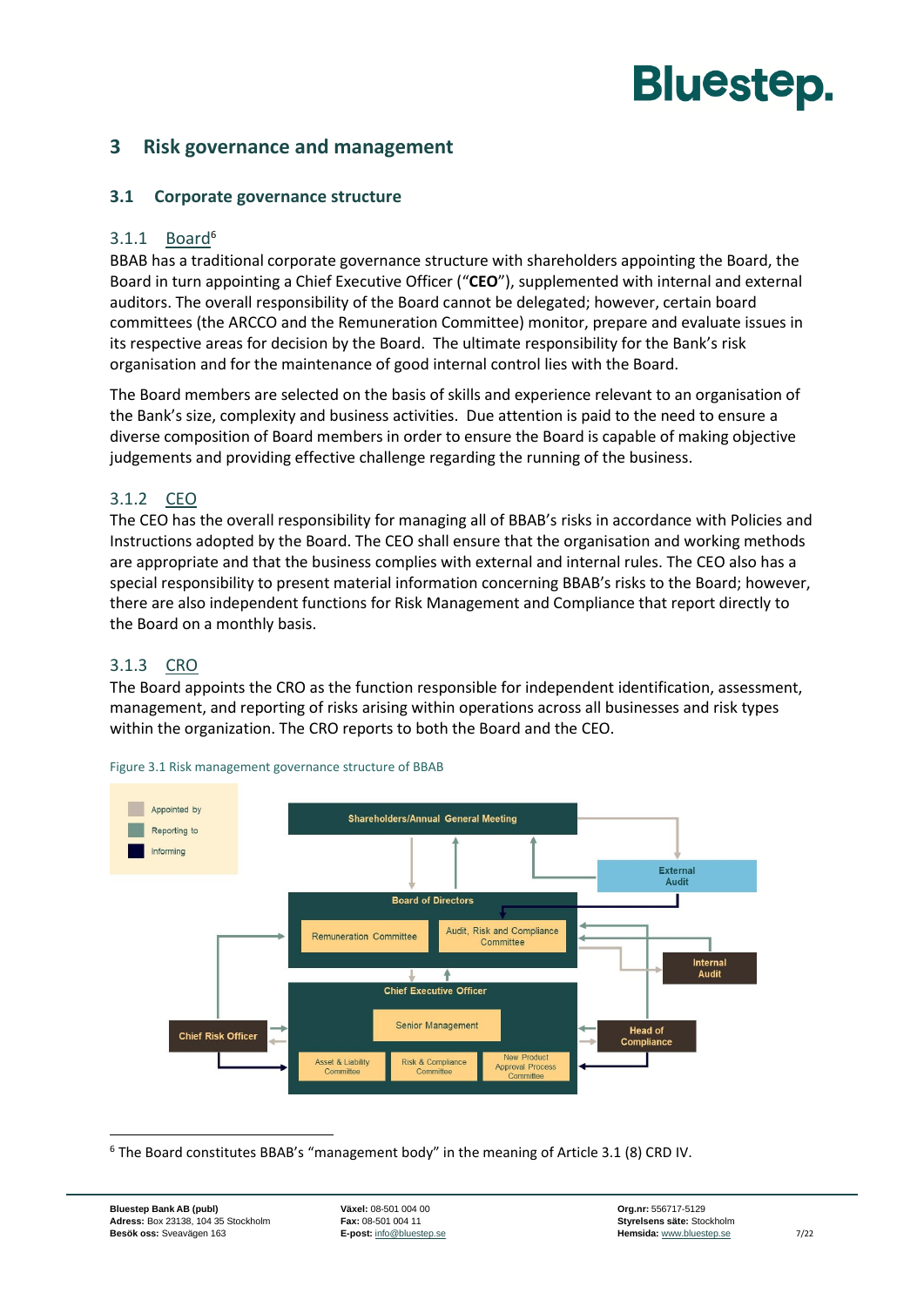

#### <span id="page-9-0"></span>**3.2 Risk governance framework**

The risk governance framework within BBAB follows the three lines of defense approach. Under this approach:

- 1. The first line of defense relies on the business units (and departments). They have the primary responsibility for the day-to-day risk management.
- 2. The second line of defense, represented by the Risk Management and Compliance functions, assisting in determining risk capacity, risk appetite allocation, strategies, policies and structures for managing risks. They also provide oversight, support, monitoring and reporting, and training.
- 3. The third line of defense, supported by Internal Audit function. They provide independent and objective assurance on the overall effectiveness of the risk governance framework. BBAB has appointed KPMG to manage the Bank's Internal Audit function.



Figure 3.2 Risk governance framework

#### <span id="page-9-1"></span>**3.3 Risk management framework**

The nature of the business requires it to identify, measure, aggregate and manage its risk effectively, and allocate capital appropriately. Risk and capital are managed via a framework of principles, organizational structures and measurement and monitoring processes that are closely aligned with the activities of the business:

- The Board and the CEO provide overall risk and capital management supervision;
- The ARCCO assists the Board in risk management, compliance and audit areas;
- Three committees, the Asset and Liability Committee ("**ALCO**") and the Risk and Compliance Committee ("**RiCO**") support the CEO in risk and balance sheet management while the New Process Approval Process Committee ("**NPAP**") supports the business in the management of new or changed products and processes (including material organisational changes);
- The three-line defense model ensures business management, risk management oversight and assurance roles are played by functions independent of one another;
- Risk strategy and risk appetite are defined based on strategic plans in order to align risk, capital, and performance targets;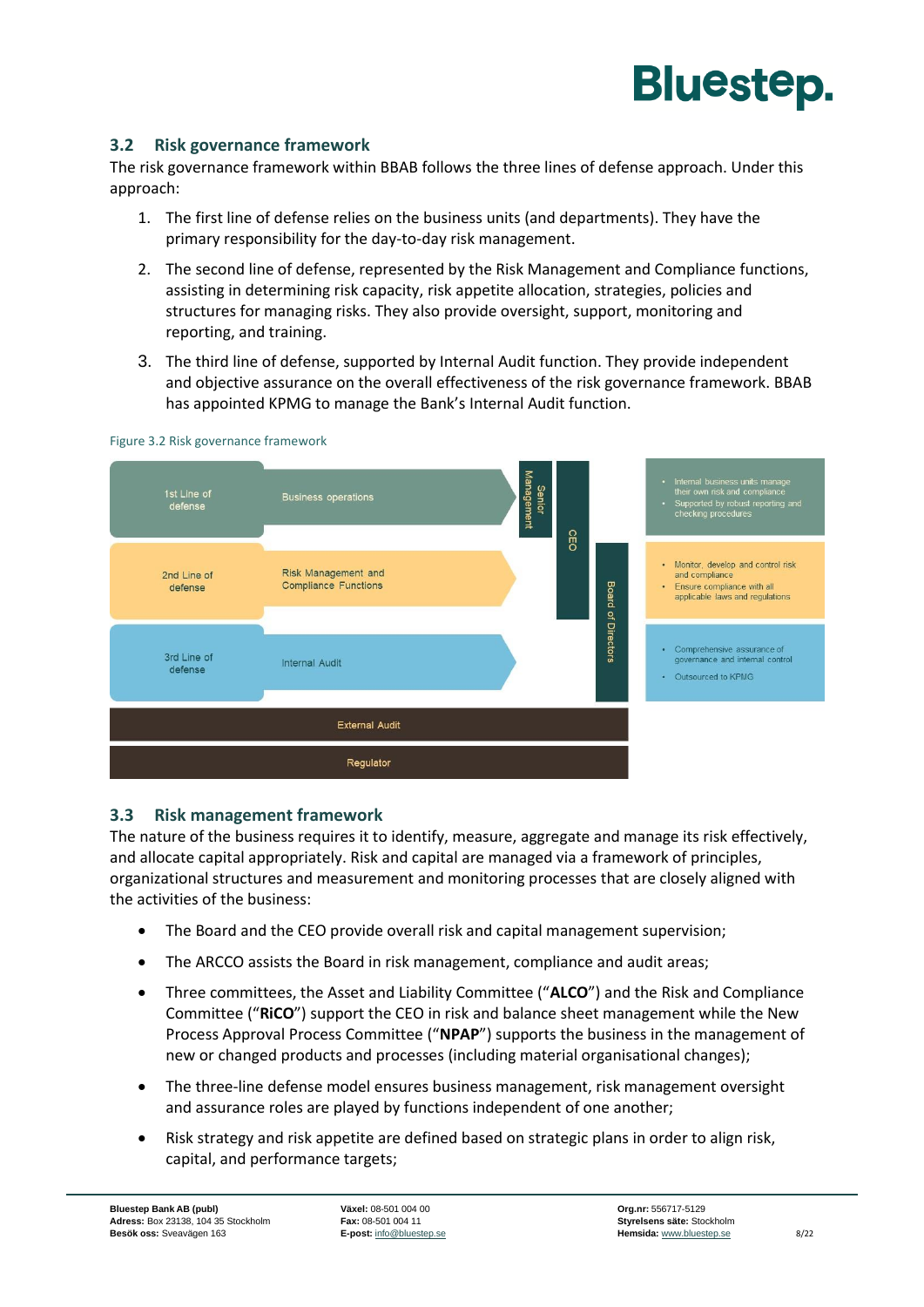

- All major risks are managed via risk management processes, including: credit risk, market risk, operational risk, liquidity risk, and interest rate risk;
- Other risks as business risk, strategic risk and reputational risk are assessed and quantified during the ICLAAP process;
- Where applicable, modelling and measurement approaches for quantifying risk and capital demand are implemented across the major risk classes; and,
- Effective processes and policies are a critical component of BBAB's risk management capability.

#### <span id="page-10-0"></span>**3.4 Roles of risk committees**

#### 3.4.1 ARCCO

Assists the Board in its oversight of:

- The integrity of the Bank's financial statements and the financial reporting process, including the system of disclosure controls,
- The Bank's compliance with legal and regulatory requirements,
- The performance of the Bank's internal and external audit functions,
- The effectiveness of the Bank's systems of internal controls and policies and procedures for risk assessment and risk management,
- The effectiveness of the Bank's procedures for risk assessment and risk management of material credit, market, interest rate, liquidity, operational, legal and compliance, and other material risks, and the adequacy of capital available to absorb such risks, and
- The review and approvals of certain policies delegated by the Board.

During 2019, the ARCCO met on nine (9) occasions.

#### 3.4.2 ALCO

Assists the business in the management of balance-sheet related risks. These risks are mainly interest rate risk, liquidity risk, FX risk and credit risk. The ALCO is chaired by the Chief Financial Officer. During 2019, the ALCO met on eleven (11) occasions.

#### 3.4.3 RiCO

Aims to improve and promote a strong risk management culture, processes and controls within the Bank by assisting the business in the management of operational and compliance risks. RiCO is chaired by the CRO. During 2019, the RiCO met on seven (7) occasions.

#### 3.4.4 NPAP

Provides the Bank with a uniform procedure for the consideration and evaluation of new or changed products and processes (including material organisational changes). NPAP is chaired by the Head of Compliance. During 2019, the NPAP met on twelve (12) occasions.

#### <span id="page-10-1"></span>**3.5 Risk reporting and measurement systems**

The Bank has centralized risk data and systems supporting regulatory reporting, as well as internal management reporting for its main risks. The risk infrastructure provides the basis for tailor-made reporting on risk positions and capital adequacy on a regular and ad-hoc basis. Both Finance and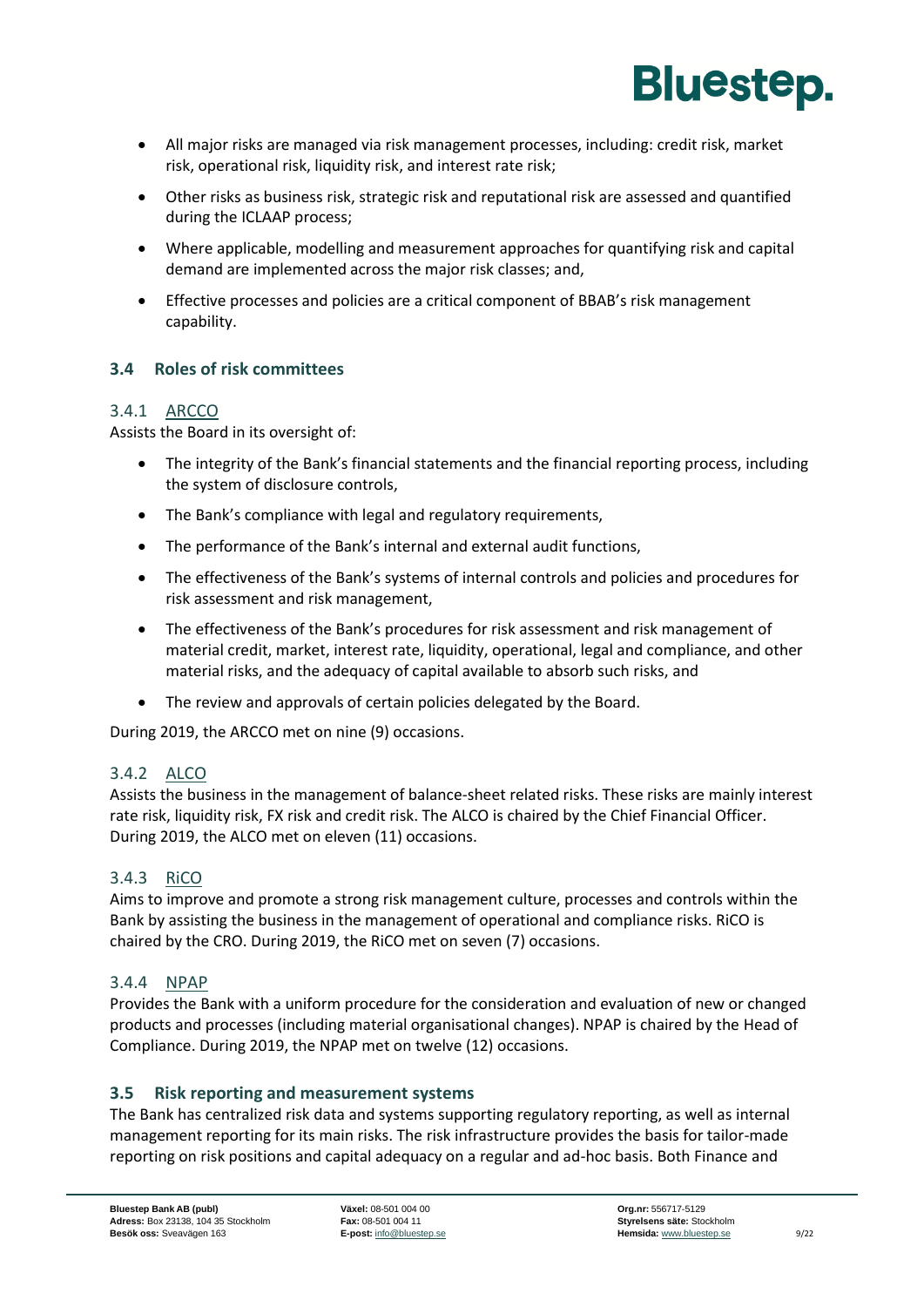

Treasury, as first line, and Risk Management function, as second line, assume responsibility for measurement, analysis and reporting of risk while ensuring sufficient quality and integrity of riskrelated data.

The main risk report is the so-called 'Monthly Risk Report' which comprises an overview of the current risk, capital and liquidity situation of the Financial Group incorporating information on regulatory capital and economic capital adequacy. It is presented to the Board and the ARCCO by the CRO on a quarterly basis and reported monthly.

In addition to the internal reporting, the Bank files all regulatory reports to the supervisory authorities.

#### <span id="page-11-0"></span>**3.6 Relevant policies and instructions**

The Bank maintains documented policies and instructions covering all material categories of risk the Bank is exposed to. All policies and instructions are approved by the Board or, if authorised, the ARCCO and are subject to review at least annually. Key policies include:

#### 3.6.1 Risk Policy

The Bank's overarching Risk Policy is approved by the Board and ensures that risk taking decisions are made in an objective, documented, and transparent way; based on the Bank's risk appetite and strategy. The policy is not seeking to eliminate risk-taking behaviour or capital loss, but to ensure that they are controlled and managed within the risk appetite limits, and losses communicated at the right forum, in a prompt manner, which can be traced back to the original capital allocation decision. Additionally, better knowledge of the risk and loss drivers will allow the Bank to improve its overall risk management and business returns for each business line.

The Risk Policy oversees all other risk related policies, as well as the ICLAAP methodology, which guidelines the process to be followed during the ICLAAP itself.

#### 3.6.2 Risk Management Policy

The Bank's Risk Management Policy sets the guidelines for the risk management framework. This policy establishes the Board's appointment of the CRO and its mandates, consisting mainly on implementing the Risk Policy.

#### 3.6.3 Credit Instructions and Collections Mandates

These instructions document and define the risk appetite and are the principal means by which lending and collection activities are controlled form a credit risk perspective. Prudent client selection is achieved through the Bank's Credit departments who act as a first line of defence. Active management is also achieved through the Collection departments (collection policies). Finally, performance of the mortgage books is continuously monitored, and risk drivers analysed, allowing for a better understanding of the underlying risk.

#### 3.6.4 Foreign Exchange Rate Risk Policy

The Foreign Exchange Rate Policy approved by the Board provides internal guidance on how exchange rate risks should be managed. The Bank has no trading book thus market risk exposures arise only through non-SEK positions in the banking book (NOK mortgages and EUR RMBS funding).

The Foreign Exchange Rate Policy defines the criteria and the necessary hedging to manage the exposures, sets out the method for calculating FX exposures (in line with CRR) and specifies limits for BBAB's exchange rate risks in terms of capital for individual currencies and total exposure.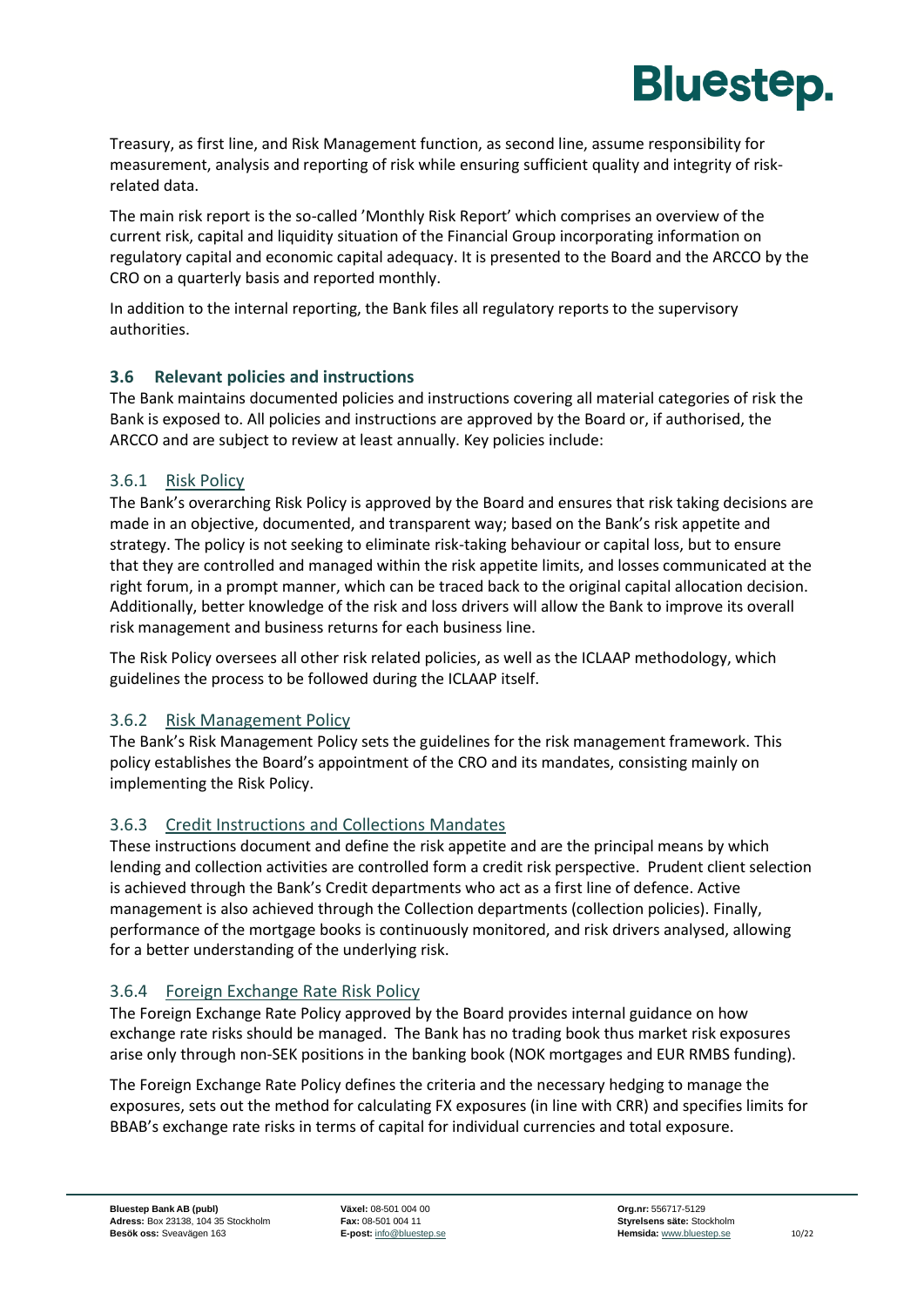

#### 3.6.5 Interest Rate Risk Management Policy

The Interest Rate Risk Management Policy approved by the Board sets the guidelines in order to manage interest rate risk in the banking book. The policy follows relevant guidelines from the SFSA and establishes the exposure limits. The Bank actively manages its interest rate exposure in order to be compliant with the policy.

#### 3.6.6 Liquidity and Finance Policy and Instruction

The Bank's Liquidity and Finance Policy and Instruction approved by the Board provides guidance on liquidity risk management regarding the Bank's funding strategy, its risk appetite, stress tests, investments criteria for liquidity reserve and funding contingency plan.

#### 3.6.7 Operational Risk Policy and Instruction

The Bank's Operational Risk Policy and Instruction approved by the Board establishes the approach to manage operational risks within risk appetite limits defined by the Board of the Bank. In line with the Risk Policy, this policy does not seek to eliminate risk-taking behavior or capital loss, but to ensure that they are controlled and managed with losses communicated at the right forum, in a prompt manner, and can be traced back to the original capital allocation decision.

#### 3.6.8 Capital Policy

The Bank's Capital Policy defines the principles and guidelines used by the Bank for capital planning, capital issuance, capital composition and distribution of dividends. The ultimate goal of the policy is to secure the Bank's ability to continue its operations and, thereby, generating returns and benefits for shareholders and other stakeholders.

#### 3.6.9 Recovery Plan

The Recovery Plan approved by the Board defines the procedures to ensure the promptly implementation of recovery actions as well as recovery options. The Recovery Plan contemplates a range of scenarios of macroeconomic and financial stress relevant to the Bank. Recovery plan indicators are monitored and presented in the monthly risk report.

#### 3.6.10 Business Continuity Plans

The Business Continuity Plans ("**BCP**") detail how the Bank, its branch BBNB and its subsidiary BSAB, would continue to operate in the event of a material short or long-term loss or limitation on resources required to operate the business until it is in a position to return to business-as-usual (e.g. in the event of fires, floods, IT-related breakdowns or similar emergencies). The BCPs cover both the contingency and continuity plans. These plans are supplemented with disaster recovery plans for all defined material processes within the business and are included in the Disaster Recovery Plan Instructions ("**DRP**") approved by the CEO.

#### <span id="page-12-0"></span>**4 Capital adequacy position**

This section summarises the own funds and liquidity situation of the Financial Group, as well as information on the main approaches, requirements and conclusions reported to the SFSA as part of the quarterly COREP reporting and the annual ICLAAP.

#### <span id="page-12-1"></span>**4.1 Own funds and capital adequacy per 31 December 2019**

Own funds and its composition as of the end of December 2019 and December 2018 are shown in [Table 4.1.](#page-13-1)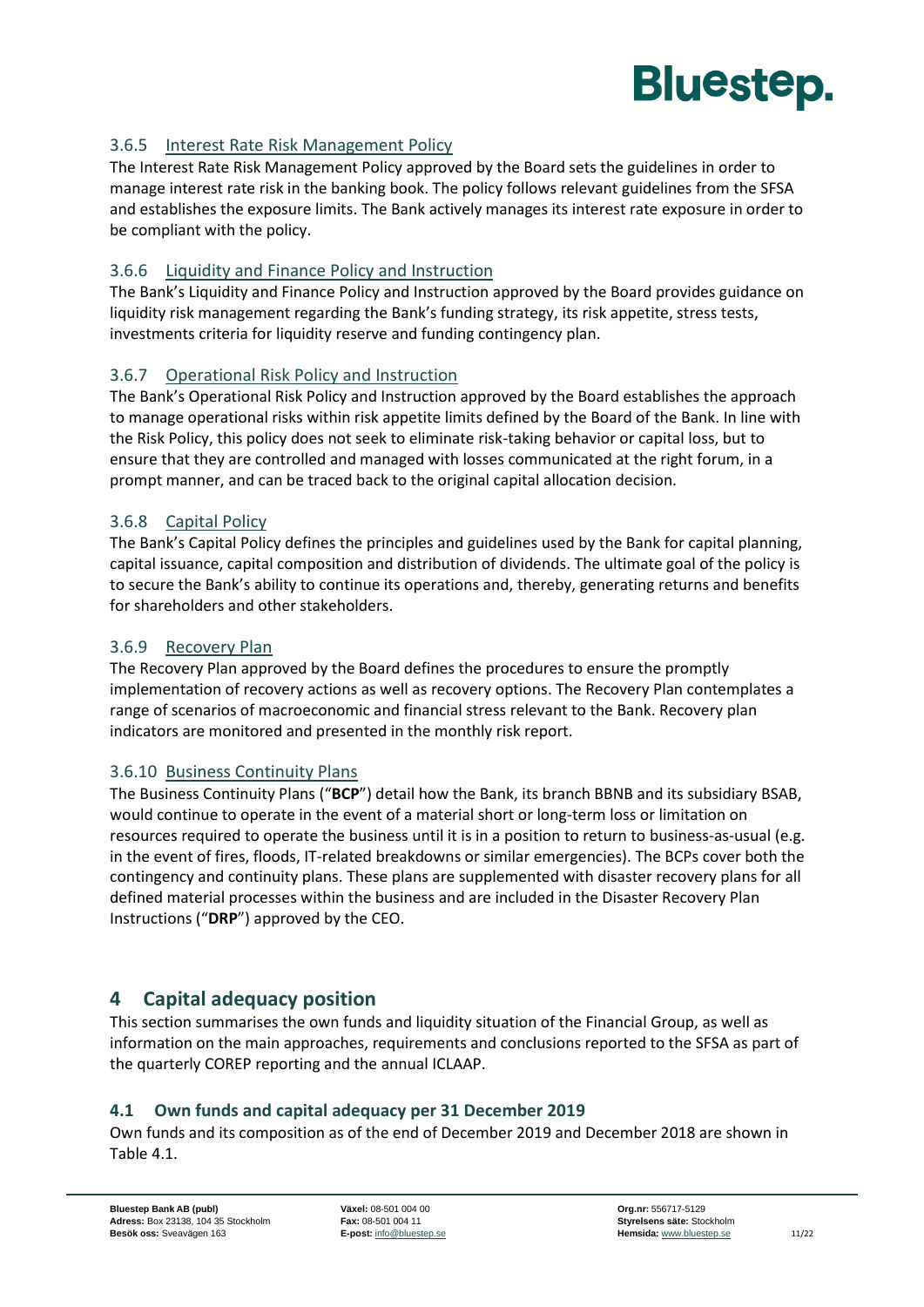

<span id="page-13-1"></span>

| Table 4.1 Own funds at Financial Group level |  |  |
|----------------------------------------------|--|--|
|----------------------------------------------|--|--|

| Own Funds (all amounts in thousand SEK, except %)                                | Amount at    | <b>Amount at</b> |
|----------------------------------------------------------------------------------|--------------|------------------|
|                                                                                  | 31-Dec-2019  | 31-Dec-2018      |
| Common Equity Tier 1 (CET1) capital: instruments and reserves                    |              |                  |
| Capital instruments and the related share premium accounts                       | 4,477,416    | 4,477,416        |
| of which: instrument type 1                                                      | 4,477,416    | 4,477,416        |
| Retained earnings                                                                | 144,835      | $-4,069$         |
| Independently reviewed interim profits net of any foreseeable charge or dividend | 209,993      | 148,904          |
| Common Equity Tier 1 (CET 1) capital before regulatory adjustments               | 4,832,244    | 4,622,251        |
| CET1 capital: regulatory adjustments                                             |              |                  |
| Intangible assets (net of related tax liability) (-)                             | $-3,357,374$ | $-3,319,201$     |
| Total regulatory adjustments to CET1                                             | $-3,357,374$ | $-3,319,201$     |
| <b>CET1 capital</b>                                                              | 1,474,870    | 1,303,050        |
| <b>Additional Tier 1 (AT1) capital: instruments</b>                              |              |                  |
| AT1 capital before regulatory adjustments                                        |              |                  |
| AT1 capital: regulatory adjustments                                              |              |                  |
| Total regulatory adjustments to AT1 capital                                      |              |                  |
| AT1 capital                                                                      |              |                  |
| Tier 1 capital $(T1 = CET1 + AT1)$                                               | 1,474,870    | 1,303,050        |
| Tier 2 (T2) capital: instruments and provisions                                  |              |                  |
| T2 capital before regulatory adjustments                                         |              |                  |
| T2 capital: regulatory adjustments                                               |              |                  |
| Total regulatory adjustments to T2 capital                                       |              |                  |
| <b>Tier 2 capital</b>                                                            |              |                  |
| Total capital $(TC = T1 + T2)$                                                   | 1,474,870    | 1,303,050        |
| <b>Total risk weighted assets</b>                                                | 8,252,345    | 7,466,357        |
| <b>Capital ratios and buffers</b>                                                |              |                  |
| CET1 (as a % of total risk exposure amount)                                      | 17.87%       | 17.45%           |
| T1 (as a % of total risk exposure amount)                                        | 17.87%       | 17.45%           |
| TC (as a % of total risk exposure amount)                                        | 17.87%       | 17.45%           |
| Institution specific buffer requirement                                          | 5.00%        | 4.50%            |
| of which: capital conservation buffer requirement                                | 2.50%        | 2.50%            |
| of which: countercyclical buffer requirement                                     | 2.50%        | 2.00%            |
| of which: systemic buffer requirement                                            |              |                  |
| of which: G-SII or O-SII buffer                                                  |              |                  |
| CET1 available to meet buffers (as a % of risk exposure amount)                  | 9.87%        | 9.45%            |

#### <span id="page-13-0"></span>**4.2 Capital requirements as per 31 December 2019**

The Financial Group's total capital requirements consists of three elements:

#### 4.2.1 Pillar I minimum capital requirement

Calculation of the minimum capital requirement according to Pillar I is performed in accordance with the SFSA's regulations and general guidelines on prudential requirements and capital buffers.

- 1. BBAB uses the standardised approach in calculating the credit risk. Credit risk is calculated on all asset items.
- 2. The capital requirement for foreign exchange risks cover all items on the balance sheet and translated to Swedish kronor at the exchange rate in effect on the balance sheet date. The capital requirement amounts to 8% of the total net position for the majority of the exposures; for closely correlated currencies a lower capital requirement of 4% applies.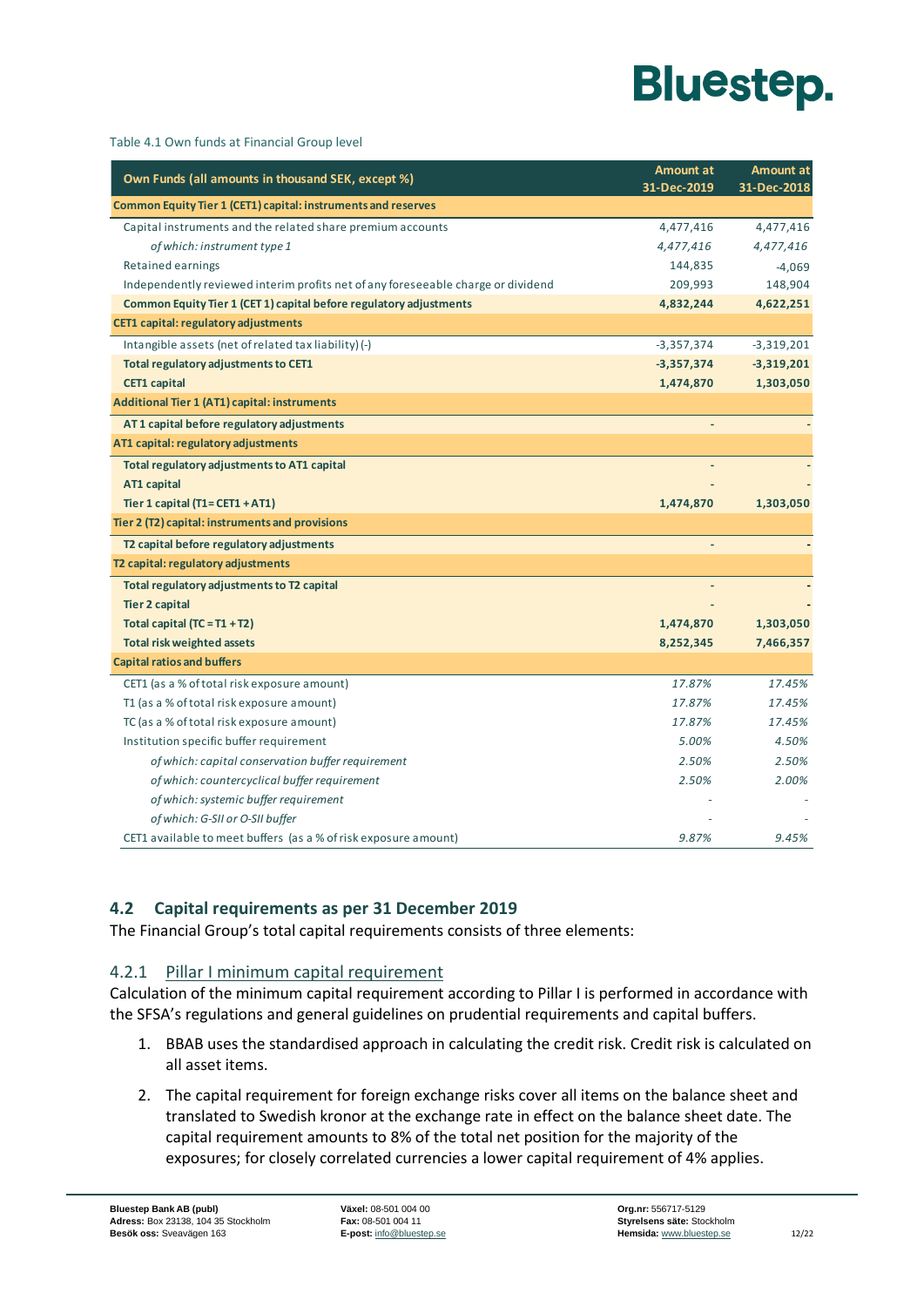

- 3. The capital requirement for operational risks is calculated using the standardised approach, in which all business lines within the Bank have been designated as retail business whereby the capital requirement is 12% of the average net operating income for the last three fiscal years.
- 4. Capital requirements for CVA are calculated using the standardised approach and relate to positions in OTC derivatives.

#### 4.2.2 Additional requirements under Pillar II

In addition to the statutory minimum capital requirement, credit institutions are expected to make their own assessments of their risks and capital requirements, the ICLAAP under Pillar II. Within the ICLAAP, BBAB performs stress tests to analyse the capital requirement for risks that are not included in the calculation of Pillar I requirements. Based on the outcome of the stress tests, an analysis is made of the institution's total capital requirements and a plan to maintain the capital level. Pillar II requirements will always be beyond Pillar I requirements and together they constitute the Bank's minimum capital requirement.

The SFSA reviews and evaluates risk management and performs controls to ensure that sufficient capital is held for the significant risks that BBAB is exposed to due to its regular supervisory review and evaluation process ("**SREP**").

#### 4.2.3 Combined buffer requirement

In addition to the capital requirements under Pillar I and Pillar II, all institutions covered by the CRR/CRD IV need to hold extra capital in form of a capital buffer. The purpose of this buffer is to serve as a cushion to absorb losses in periods of financial stress. The calculation is performed according to the capital buffers act (2014:966), implementing the capital buffers act (2014:967) and the SFSA's regulations and general guidelines regarding prudential requirements and capital buffers (FFFS 2014:12). The combined buffer requirement shall be met with CET1. If the buffer requirement is not fulfilled restrictions apply on payment of dividends and bonuses.

The combined buffer requirement refers to total CET1 capital required to meet the requirement for the capital conservation buffer ("**CCB**") extended by the following, as applicable:

- a) an institution-specific countercyclical capital buffer ("**CCyCB**");
- b) a G-SII buffer, not applicable to the Bank;
- c) an O-SII buffer, not applicable to the Bank; and,
- d) a systemic risk buffer, not applicable to the Bank.

As of the end of December of 2019, the Bank had relevant credit exposures in Sweden and Norway, and the CCyCB factors applied in the jurisdictions were 2.5% in both Sweden and Norway respectively of total risk exposures amounts. [Table 4.2](#page-14-0) shows the combined buffer requirement at Financial Group level.

#### <span id="page-14-0"></span>Table 4.2 Combined buffers requirement at Financial Group level

| Capital buffers requirement (all amounts in thousand SEK)                                              | <b>Amount</b> |
|--------------------------------------------------------------------------------------------------------|---------------|
| <b>Combined buffer requirement</b>                                                                     | 412,617       |
| Capital conservation buffer                                                                            | 206.309       |
| Conservation buffer due to macro-prudential or systemic risk identified at the level of a Member State |               |
| Institution specific countercyclical capital buffer                                                    | 206.309       |
| Systemic risk bisum of long and short positions of trading book exposures for standardised approaches  |               |
| Global SystemicValue of trading book exposures for internal models                                     | $\sim$        |
| Other Systemically Important Institution buffer                                                        | $\sim$        |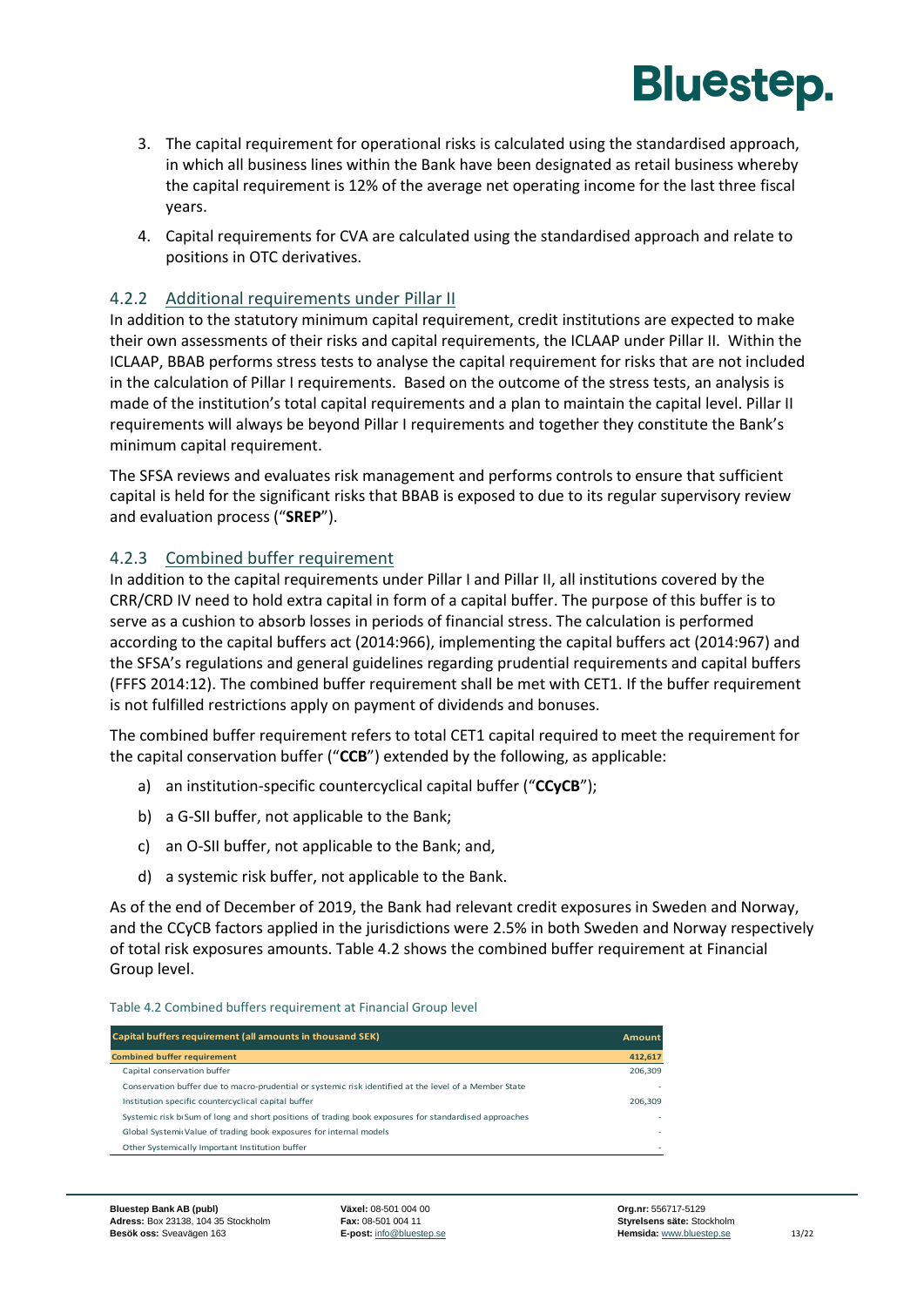

#### 4.2.4 Combined capital requirements

As a result of applying the methods described in the CRR, the risk weighted exposures amounts ("**REAs**") are those shown in [Table 4.3.](#page-15-0) Capital requirements resulting from these REAs and Pillar 2 needs are shown in [Table 4.4.](#page-15-1)

<span id="page-15-0"></span>Table 4.3 Risk weighted exposure amounts for the Financial Group

| Risk Weighted Exposure Amount (all amounts in thousand SEK)                                  | <b>Exposure Amounts</b><br>at 31-Dec-2019 | <b>Exposure Amounts</b><br>at 31-Dec-2018 |
|----------------------------------------------------------------------------------------------|-------------------------------------------|-------------------------------------------|
| <b>TOTAL RISK EXPOSURE AMOUNT</b>                                                            | 8,252,345                                 | 7,466,357                                 |
| RISK WEIGHTED EXPOSURE AMOUNTS FOR CREDIT, COUNTERPARTY CREDIT AND DILUTION RISKS AND        |                                           |                                           |
| <b>FREE DELIVERIES</b>                                                                       | 6,889,128                                 | 6,266,447                                 |
| Standardised Approach (SA)                                                                   | 6,889,128                                 | 6,266,447                                 |
| SA exposure classes excluding securitisation positions                                       | 6,889,128                                 | 6,266,447                                 |
| Institutions                                                                                 | 403,432                                   | 459,049                                   |
| Corporates                                                                                   |                                           |                                           |
| Retail                                                                                       | 769,658                                   | 748.765                                   |
| Secured by mortgages on immovable property                                                   | 5,260,721                                 | 4,730,365                                 |
| Exposures in default                                                                         | 306,754                                   | 236,054                                   |
| Covered bonds                                                                                | 53,406                                    | 52,672                                    |
| Claims on institutions and corporates with a short-term credit assessment                    |                                           |                                           |
| Other items                                                                                  | 95,156                                    | 39,541                                    |
| Securitisation positions SA                                                                  |                                           |                                           |
| TOTAL RISK EXPOSURE AMOUNT FOR POSITION, FOREIGN EXCHANGE AND COMMODITIES RISKS              | 259.647                                   | 157.784                                   |
| Risk exposure amount for position, foreign exchange and commodities risks under standardised |                                           |                                           |
| approaches (SA)                                                                              | 259,647                                   | 157,784                                   |
| Foreign Exchange                                                                             | 259.647                                   | 157,784                                   |
| TOTAL RISK EXPOSURE AMOUNT FOR OPERATIONAL RISK (OpR)                                        | 1,036,132                                 | 880,826                                   |
| OpR Standardised (STA) / Alternative Standardised (ASA) approaches                           | 1,036,132                                 | 880,826                                   |
| TOTAL RISK EXPOSURE AMOUNT FOR CREDIT VALUATION ADJUSTMENT                                   | 67,439                                    | 161,301                                   |
| Standardised method                                                                          | 67,439                                    | 161,301                                   |

#### <span id="page-15-1"></span>Table 4.4 Capital needs including Pillar 2 risks for the Financial Group

|                                                                     | Total capital needs ('000 SEK) |
|---------------------------------------------------------------------|--------------------------------|
| Credit risk and counterparty risk                                   | 629,261                        |
| - which concentration risk                                          | 72,736                         |
| - including risks associated with exposure to the Swedish mortgages | 236,537                        |
| - of which reciprocity in other countries' demands                  |                                |
| <b>Market risk</b>                                                  | 41,353                         |
| - including interest rate risk arising from non-trading book        | 20,582                         |
| <b>Operational risk</b>                                             | 82.891                         |
| <b>Pension risk</b>                                                 |                                |
| <b>Other</b>                                                        | 412.617                        |
| <b>Diversification effects</b>                                      |                                |
| <b>Total</b>                                                        | 1.166.122                      |

#### 4.2.5 Leverage ratio

The leverage ratio is a key ratio that assesses the ability of BBAB to meets its financial obligations. [Table 4.5](#page-15-2) shows information about the leverage ratio. BBAB shows a healthy leverage ratio level.

#### <span id="page-15-2"></span>Table 4.5 Leverage ratio calculation at Financial Group level

| Leverage ratio calculation (all amounts in thousand SEK) |                       |  |
|----------------------------------------------------------|-----------------------|--|
| <b>Exposure Values</b>                                   | <b>Amount / Ratio</b> |  |
| Total Leverage Ratio exposure                            | 19,268,759            |  |
| Capital                                                  |                       |  |
| Tier 1 capital                                           | 1,474,870             |  |
| <b>Leverage Ratio</b>                                    |                       |  |
| Leverage Ratio                                           | 7.65%                 |  |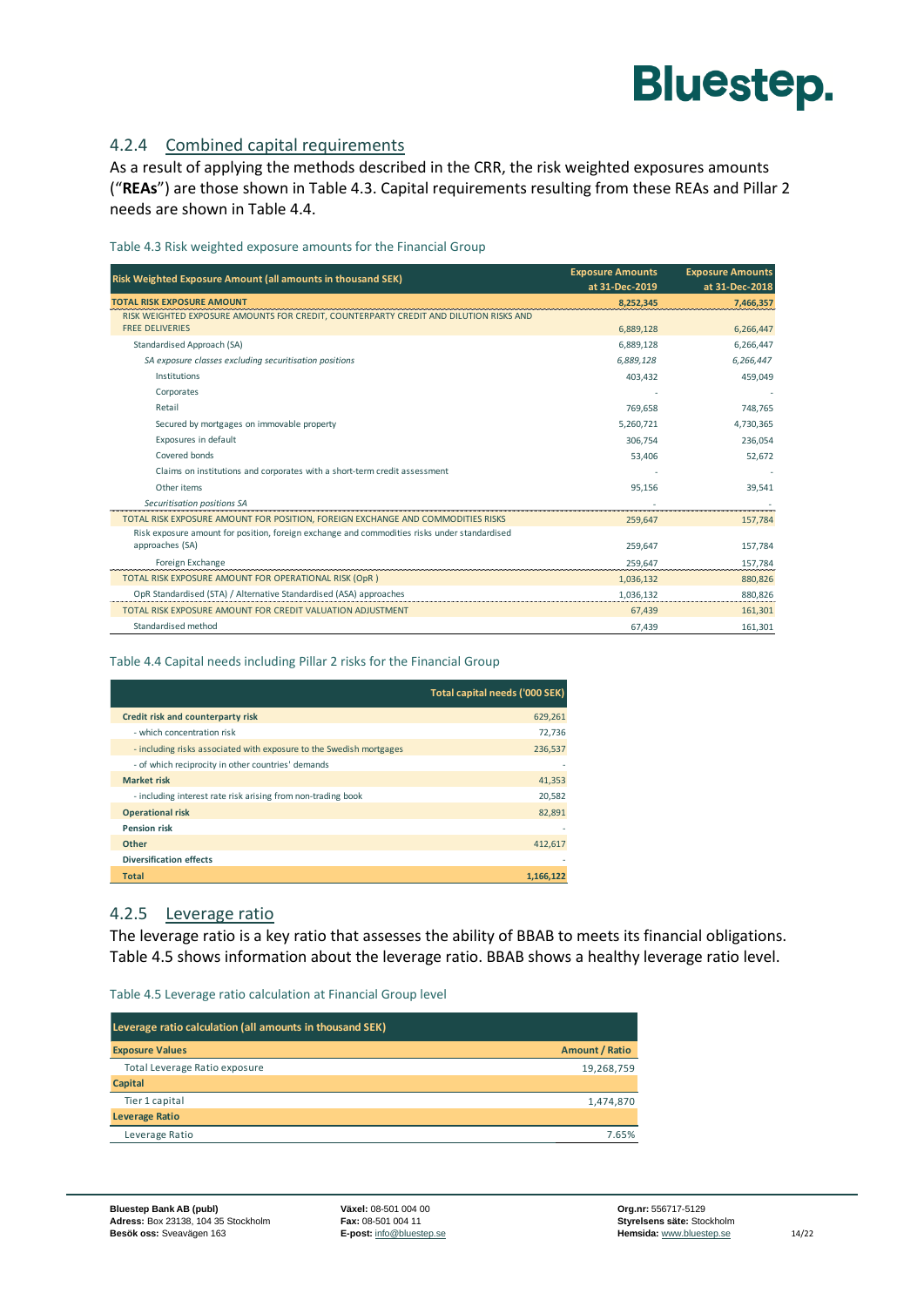

#### <span id="page-16-1"></span><span id="page-16-0"></span>**5 Liquidity position**

#### **5.1 Liquidity risk management**

Liquidity risk is the risk of not being able to meet payment obligations on their due dates without the cost of obtaining the funds increasing considerably. The extent of the risk depends on the Financial Group's ability to rise necessary funding to meet its obligations.

The day to day handling of liquidity risk is managed through the Treasury function within BBAB. The CRO acts as the central function for independent control of liquidity and reports to the Board and the CEO.

The liquidity risk appetite of the Financial Group shall be low, and it will retain material amounts of excess liquidity in a liquidity reserve. The liquidity reserve will only be invested in highly rated and liquid investments according to the BBAB Liquidity Policy.

Measurement and reporting of liquidity risk are performed on a daily basis and reported to Senior Management. Liquidity risk is reported monthly to the Board. The reports show key figures on liquidity risk as liquidity reserve, liquidity coverage ratio ("**LCR**") and net stable funding ratio ("**NSFR**") among others. Furthermore, liquidity risk is measured under different scenarios, including stress scenarios.

#### <span id="page-16-2"></span>**5.2 Liquidity planning**

BBAB runs different scenarios in order to present and better understand liquidity risk. These scenarios include a base case scenario and four stress scenarios which assume that inflow from deposits ceases. The four stress scenarios apply different assumptions on withdrawal of instant access deposits.

The Liquidity Risk Policy also includes a liquidity contingency funding plan in which available funding sources are analysed depending on the severity of the events that can drive BBAB to a shortage of liquidity breaching the limits imposed in the liquidity indicators.

#### <span id="page-16-3"></span>**5.3 Liquidity metrics per 31 December 2019**

As of the end of December 2019, as shown i[n Table 5.1,](#page-16-4) the Financial Group had a LCR of 361%, above the minimum LCR requirement of 100% as established in the CRR for 2019.

| Liquidity Coverage Ratio ('000 SEK)               | <b>Dec-19</b> | Dec-18    |
|---------------------------------------------------|---------------|-----------|
| <b>Liquidity Coverage Ratio</b>                   | 361%          | 324%      |
| High quality liquid assets                        | 926.911       | 673,152   |
| <b>Total Outflows</b>                             | 1,028,068     | 832,043   |
| Outflows from retail deposits                     | 918,162       | 831,406   |
| Other outflows                                    | 109,906       | 637       |
| Total inflows (Max 75% of total outflows)         | 771,051       | 624,032   |
| Inflows from retail customers, lending activities | 218.025       | 200.663   |
| Other inflows                                     | 1.560.468     | 1.521.003 |

<span id="page-16-4"></span>Table 5.1 Liquidity coverage ratio at Financial Group level

[Table 5.2](#page-17-3) shows the composition of the liquidity reserve as of the end of December 2019.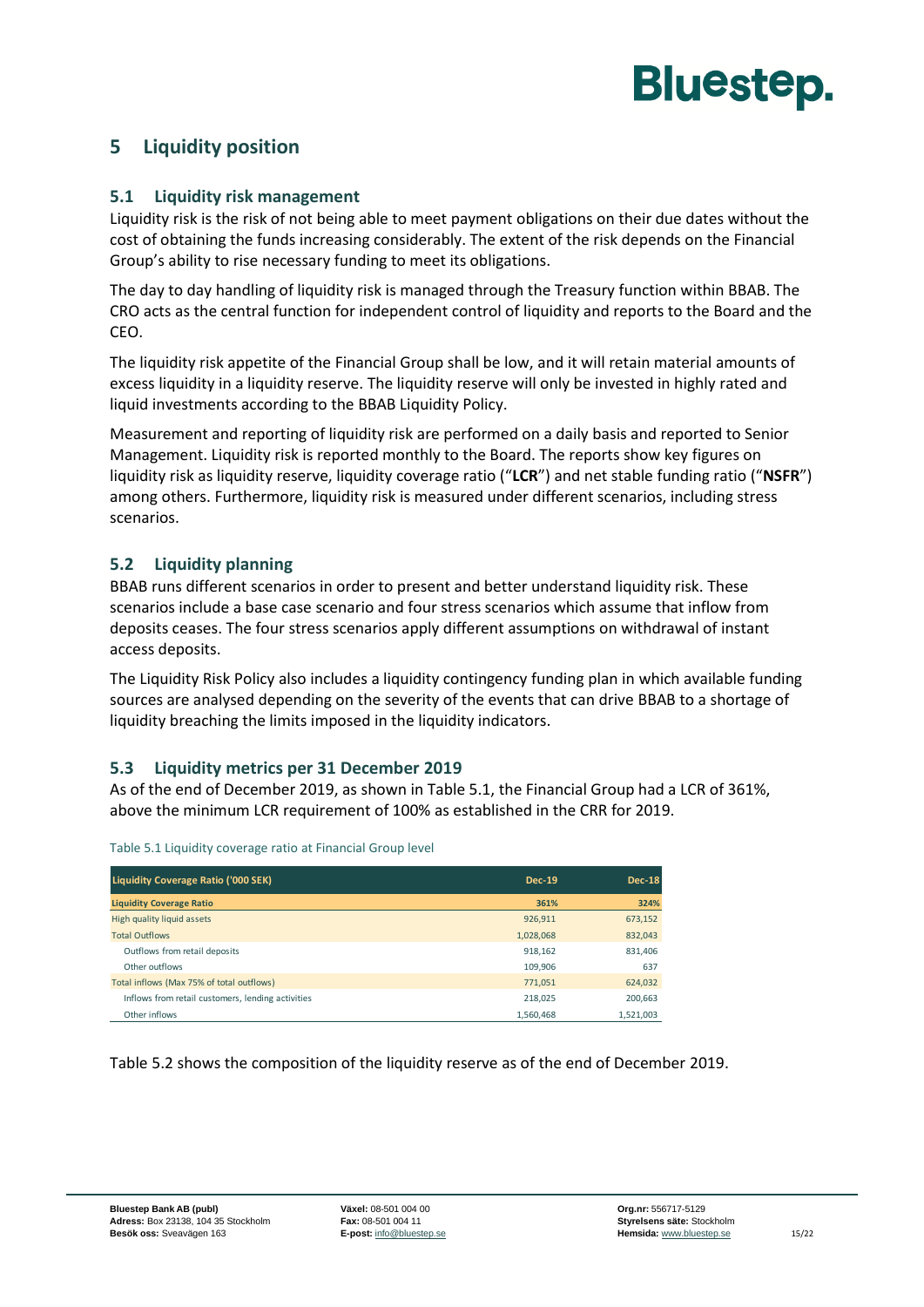

<span id="page-17-3"></span>Table 5.2 Liquidity reserve at Financial Group level

| <b>Liquidity Reserve ('000 SEK)</b>                                                                | <b>Dec-19</b> | <b>Dec-18</b> |
|----------------------------------------------------------------------------------------------------|---------------|---------------|
| Cash and balances with central banks                                                               | 266,018       | 57,432        |
| Deposits in other banks                                                                            | 1.681.714     | 1,806,381     |
| Securities issued or guaranteed by sovereigns, central banks or<br>multinational development banks | 209.405       | 170,729       |
| Covered bonds                                                                                      | 534.058       | 526,721       |
| Issued by other institutions<br>Securities issued by financial corporates<br>(excl. Covered bonds) | 534.058       | 526.721       |
| <b>Total</b>                                                                                       | 2,691,195     | 2,561,262     |

#### <span id="page-17-0"></span>**6 Unencumbered assets**

[Table 6.1](#page-17-4) contains details on the level of encumbered and unencumbered assets of the Financial Group.

<span id="page-17-4"></span>

| Table 6.1 The Financial Group's asset encumbrance |  |  |
|---------------------------------------------------|--|--|
|---------------------------------------------------|--|--|

| Disclosure on asset encumbrance ('000 SEK) |                                               |                    |                     |
|--------------------------------------------|-----------------------------------------------|--------------------|---------------------|
|                                            |                                               |                    |                     |
| <b>Assets</b>                              |                                               |                    |                     |
|                                            |                                               | Carrying amount of | Carrying amount of  |
|                                            |                                               | encumbered assets  | unencumbered assets |
|                                            | Assets of the reporting institution           | 6,038,456          | 17,057,730          |
|                                            | Loans on demand                               | 596,325            | 1,947,729           |
|                                            | <b>Equity instruments</b>                     | ٠                  |                     |
|                                            | Debt securities                               | ٠                  | 743.463             |
|                                            | Loans and advances other than loans on demand | 5,265,633          | 10,880,319          |
|                                            | Other assets                                  | 176,498            | 3,486,219           |

#### <span id="page-17-2"></span><span id="page-17-1"></span>**7 Remuneration**

#### **7.1 Remuneration Policy**

BBAB has a Remuneration Policy (the "Policy") which secures sound remuneration structures within the business. The Policy is in agreement with and promotes an effective risk management, thus preventing excessive risk taking and takes into account the size and nature, scope and complexity of the Bank's operation in accordance with the proportionality principle contained in relevant SFSA regulations.<sup>7</sup> In particular, the Bank is not considered to be a Significant Company (*Swe. Betydande företag*).

Furthermore, the Policy, which is based on the Bank's risk analysis, is designed so that remuneration to individual employees does not counteract the Bank's long-term interest. The Bank believes in, and promotes, a sound and dynamic performance culture as a means for achieving long-term success and encourage performance, the right behaviour, and balanced risk taking in line with shareholders'

 $7$  The SFSA's regulations (FFFS 2011:1) regarding remuneration structures in credit institutions, investment firms and fund management companies licensed to conduct discretionary portfolio management. When adopting the Policy, the SFSA Regulations and General Guidelines (FFFS 2014:1) regarding Governance, Risk Management and Control in Credit institutions and the Commission's delegated regulation (EU) No 604/2014 of 4 March 2014 has also been considered.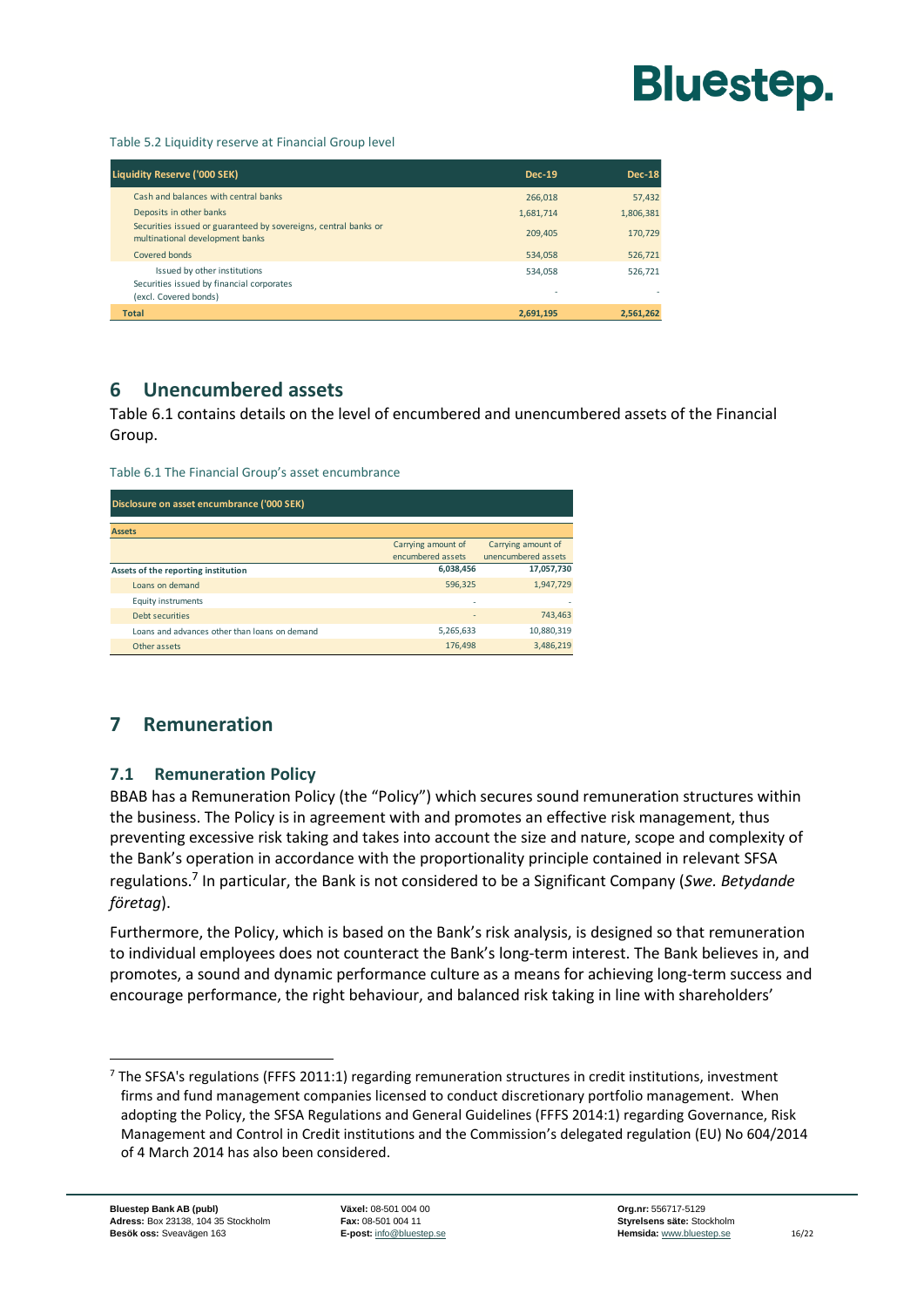

expectations. In addition, the Policy supports the Bank's ability to attract, develop, and retain highly motivated, skilled and performance-oriented employees.

The Board resolves the Policy and sees to that it is applied and followed. The Board has elected a Remuneration Committee (the "Committee") to oversee the Policy and that it is implemented, followed-up and that it is based on an analysis of the risks facing the Bank. The Committee consists of two non-executive directors. The Committee has held six (6) meetings during 2019.

To avoid any conflict of interest, the Committee will recommend compensation levels for all identified Remuneration Code Staff ("RCS") (*Swe. "Anställda vars arbetsuppgifter har en väsentlig inverkan på företagets riskprofil"*) in the business and the CEO, or his assignee, will set compensation levels for all non-RCS.

A control function shall when appropriate, and at least annually, review and see to that remuneration within the Bank complies with the Policy. The control function shall immediately report the result of its review to the Board at least annually and no later than in conjunction with the adoption of the annual accounts. To avoid any conflict of interest, the control function will consist of the Bank's Internal Auditors. The control function performed its latest review in March 2020 and presented its statement to the Board on the 22<sup>nd</sup> of April 2020.

#### <span id="page-18-0"></span>**7.2 Risk analysis**

As set out in the FFFS 2011:1, financial institutions shall, when it establishes a remuneration policy, conduct a risk analysis with respect to this policy. Before taking any decision relating to the remuneration system, or significant changes to this, a risk analysis shall be conducted with respect to how the remuneration system affects the risks the company is exposed to and how these risks are managed.

The Bank has activities in Sweden, Norway and Finland (2020). BBAB offers, in both Sweden and Norway, predominately two lines of business to the market, one being mortgage lending to private individuals and the other is to take deposits from the general public, in Finland only mortgages will be offered. Furthermore, the Bank did also, up until mid-February 2020, offer personal loans to private individuals in Sweden.

As laid out and analysed in Sections 2 and 3 the Bank's activities give rise to various risks that, if not controlled and handled correctly, could influence the Bank's financial position and result. For example, credit risk, meaning that wrong credit decisions are taken, causing future losses, is together with liquidity risk seen as the main and most severe risk for the Bank. In addition to credit risk and liquidity risk the business faces other material risks which are listed below:

- 1. Product documentation
- 2. Reputational (including miss-selling) risk
- 3. Product design and pricing
- 4. Market risk
- 5. Interest Rate and Currency Risk
- 6. Concentration risk
- 7. Operational risk
- 8. Regulatory compliance

Based on the remuneration structure, the control mechanisms in the Bank, the Policy in itself, and the definition of RCS including the claw-back structure enabling BBAB to reduce previously granted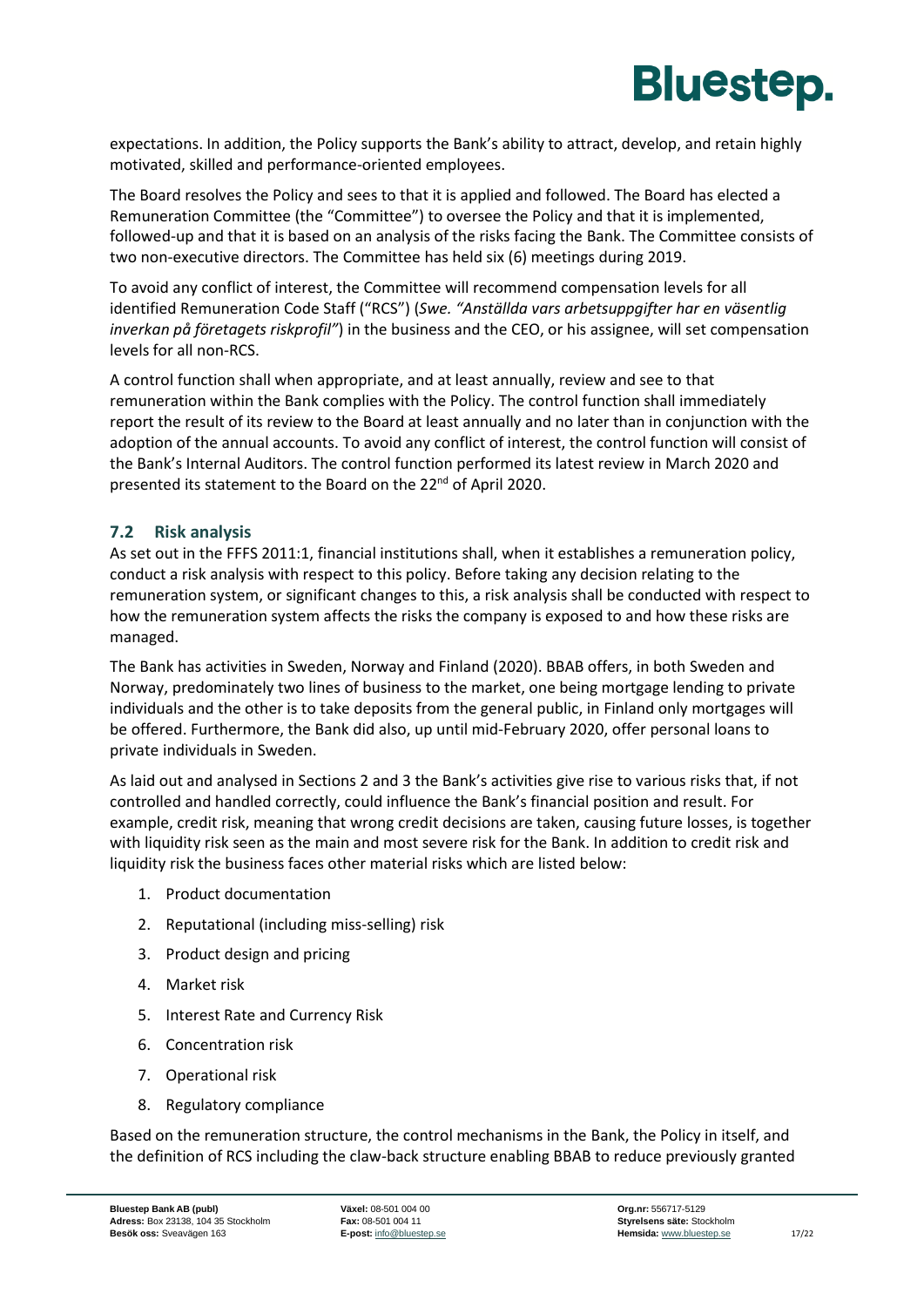

bonuses in case risk taking in previous years do not fulfil the long term goals or desired sustainability of the Bank's financial position, it is not believed that the Bank's variable remuneration, nor the Policy, in any way will encourage risk taking beyond what is stipulated through the business strategies set by the Board, but rather should encourage increasing long term shareholder value.

#### <span id="page-19-0"></span>**7.3 Remuneration structure**

The Bank's remuneration structure is based upon three major components:

- Fixed Salary
- Bonus
- Pension and Insurance schemes

The components are used to achieve an adequate total remuneration with a sound balance between fixed and variable remuneration and short- and long-term remuneration. The Bank has analysed and acknowledges the importance of paying the required compensation, as defined in the Policy, in order to get the appropriately qualified, experienced, capable, and motivated staff. It has also acknowledged the importance to assess the value of the individual to the business based on previous performance within the business or externally and the availability of similarly calibre staff within, or outside, the group. The total remuneration shall reflect the complexity, responsibility, and leadership skills required in the position as well as the performance of the employee.

In order to ensure that the Bank can gain and retain appropriate skills and knowledge to ensure good and adequate level of staff and management, the Board has decided that part of the Bank's remuneration structure shall be variable (Bonus). This is seen to encourage employees to participate in reaching the Bank's strategies, goals and objectives, and at the same time be able to reward employees that show good or exceptional performance in their work.

The balance between fixed and variable remuneration is heavily weighted in favour of fixed remuneration and the variable component does not encourage nor reward excessive risk taking. Furthermore, bonuses may never exceed 100 per cent of any employee's annual fixed compensation.

Bonuses are assessed based on what the individual achieves and contributes in addition to what is generally expected from the position. Bonus rewards are based on the individual's contribution, the contribution of the business unit the individual work in, and the overall performance of the Bank. At the start of each year performance targets (sales, credit and risk profile, costs, compliance, customer service, and other, from time to time, relevant measures) are agreed with each member of staff and these are assessed throughout the year and adjusted if necessary to reflect changes in the business outlook (e.g. changes in credit risk profile, volume targets, service level, and other, from time to time, relevant measures). The overriding core driver behind all targets is to get the desired long-term credit and liquidity risk profile within the business and having this at an acceptable level is the key priority.

In regards of the relation between result and paid remuneration, the remuneration reflects sustained business performance in combination with sound risk management by taking into account the availability and cost of funds, liquidity, desired credit risk profile, capital position and levels of credit losses.

#### <span id="page-19-1"></span>**7.4 Remuneration Code Staff and deferred variable remuneration**

The general guidelines (FFFS 2011:1) on how financial institutions shall measure, govern, report and exercise control over the risks that may arise from a remuneration system came into force on the  $1<sup>st</sup>$ of March 2011.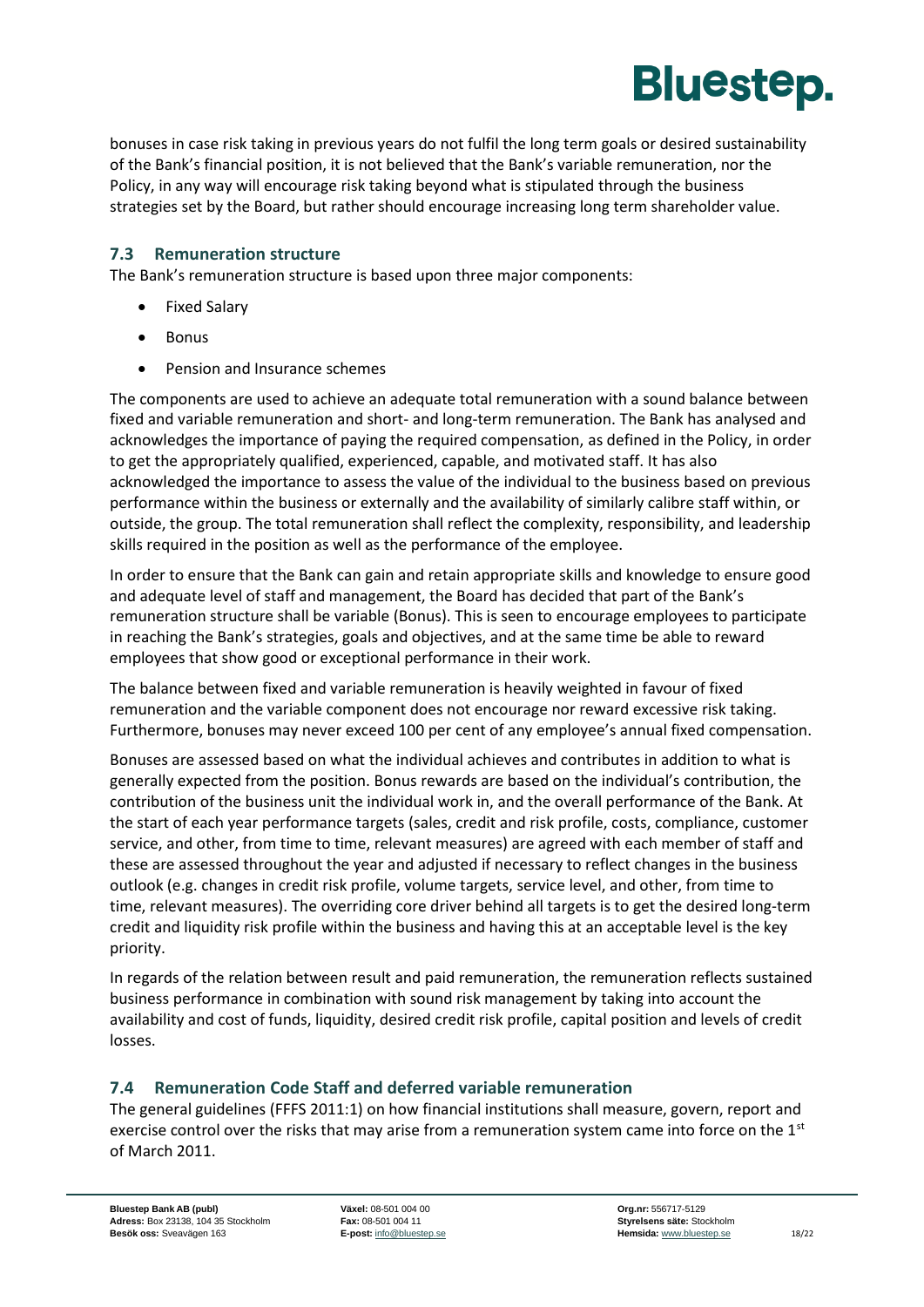

The definition of RCS in the Bank is based on Chapter 2, section 3 of FFFS 2011:1 and in accordance with the CRR, and is in general defined as employees, or other persons part of the Bank, that can significantly influence the risk or risk level of the latter.

To define the RCS in the Bank, BBAB has interpreted the regulations in view of the Bank's business nature, size and complexity. The interpretations have then been used to recognise RCS based on risk areas and risk levels. This analysis has then been discussed internally, in the Committee and the Board has finally decided on who are to be included as RCS. The Board, through recommendations from the Committee, will continuously evaluate the RCS structure and who are included in this group. As of the 31<sup>st</sup> of December 2019, eighteen (18) employees in the Bank are identified as RCS for 2019.

For these employees, at least 40 per cent of the variable remuneration should be deferred for at least three years. The Board has resolved that the RCS for 2019 shall have their variable remuneration deferred as follows:

| Terms of deferral for RCS 2019 |         |         |        |
|--------------------------------|---------|---------|--------|
| <b>Deferral Period</b>         | 3 years | 5 years | Total* |
| Employees                      | 6       | 12      | 18     |
| Per cent of Deferral           | 40 %    | 60 %    | Total* |
| Employees                      | 6       | 12      | 18     |

The deferred variable remuneration may be paid out *pro rata* during the deferral period, commencing one year after the deferral. The deferred variable remuneration may be cancelled in part or in whole if at a later date it is demonstrated that the employee, department or the Bank did not fulfil the performance measures. Employees that leave the Bank during the deferral period do not lose their deferred variable remuneration, other than as required by potential risk adjustments.

To ensure that the material risks recognised and used in setting the deferred remuneration pay-out do not materially impact the Bank, a separate study has been done to stress test the triggers for a payment of the deferred remuneration. The study shows that the deferred remuneration pay-out triggers, based on the company's ICLAAP calculation, do not cause the ICLAAP capital requirements, the retained earnings, the liquidity position, or the need of emergency equity support to be affected in such way that material risk triggers would cause the Bank a long-term issue.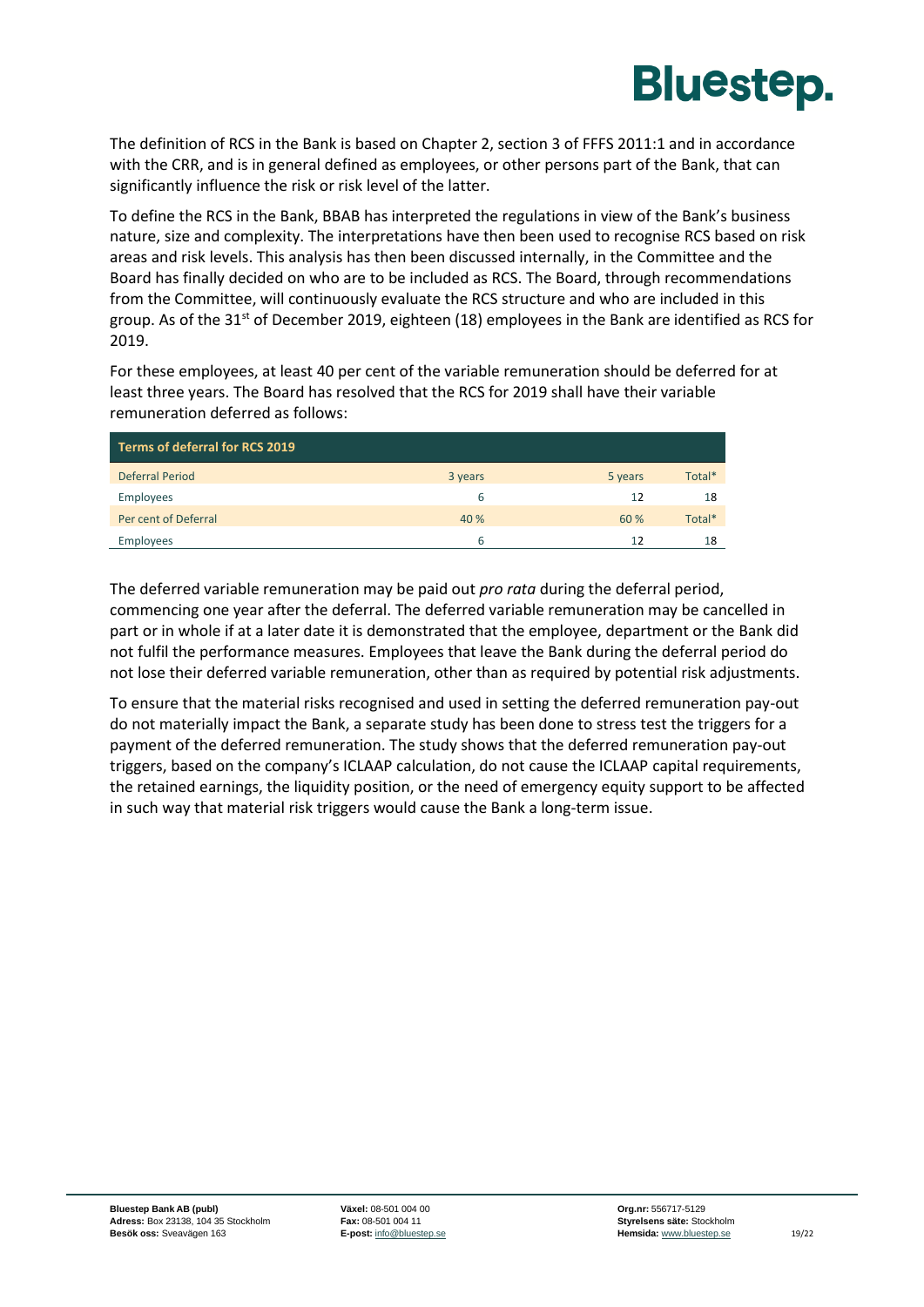#### <span id="page-21-0"></span>**7.5 Remuneration in the Financial Group** *(all amounts are in SEK)*

#### 7.5.1 Expensed remuneration 2019

| Total remuneration to employees in the Financial Group |                                                        |                                      |                                         |                                                   |
|--------------------------------------------------------|--------------------------------------------------------|--------------------------------------|-----------------------------------------|---------------------------------------------------|
|                                                        | <b>Total remuneration excluding</b><br>variable $pay1$ | <b>Total number of</b><br>employees* | Short- and long-term<br>variable $pay1$ | <b>Number of employees with</b><br>variable pay** |
| Sweden                                                 | 115 202 084                                            | 298                                  | 6 205 611                               | 170                                               |
| Norway                                                 | 44 189 771                                             | 92                                   | 2 350 291                               | 57                                                |
| <b>Total</b>                                           | 159 391 855                                            | 390                                  | 8 5 5 9 0 2                             | 227                                               |
|                                                        | <b>Total remuneration excluding</b><br>variable $pay1$ | <b>Total number of</b><br>employees  | Short- and long-term<br>variable $pay1$ | <b>Number of employees with</b><br>variable pay   |
| RCS <sup>2</sup>                                       | 27 129 236                                             | 18                                   | 1469770                                 | 15                                                |
| <b>Total</b>                                           | 27 129 236                                             | 18                                   | 1469770                                 | 15                                                |

\* Total number of individuals that have received fixed remuneration during the year

\*\* Total number of individuals that have received variable remuneration during the year

- *1)* Variable pay is defined as short-term cash-based Bonus (including the deferred part of the Bonus). All other remunerations reported as fixed remuneration and include Fixed Salary and Pension and Insurance schemes. The reported remuneration does not include social charges.
- *2)* As stated in the regulations, information should be published in such manner that the economic conditions for individuals are not revealed. Due to the fact that only three out of the identified RCS are Executives, the Bank has chosen to publish the information for all RCS in totality instead of separating Executives and other RCS. This with the exception for the information published in the annual account in accordance with the Annual Accounts Act for Credit Institutions and Securities Companies.

#### 7.5.2 Specification of remuneration 2019

| Short-term cash-based bonus    | 100 % |
|--------------------------------|-------|
| Long-term incentive programme* | 0%    |

\* The Financial Group does not offer any long-term incentive programme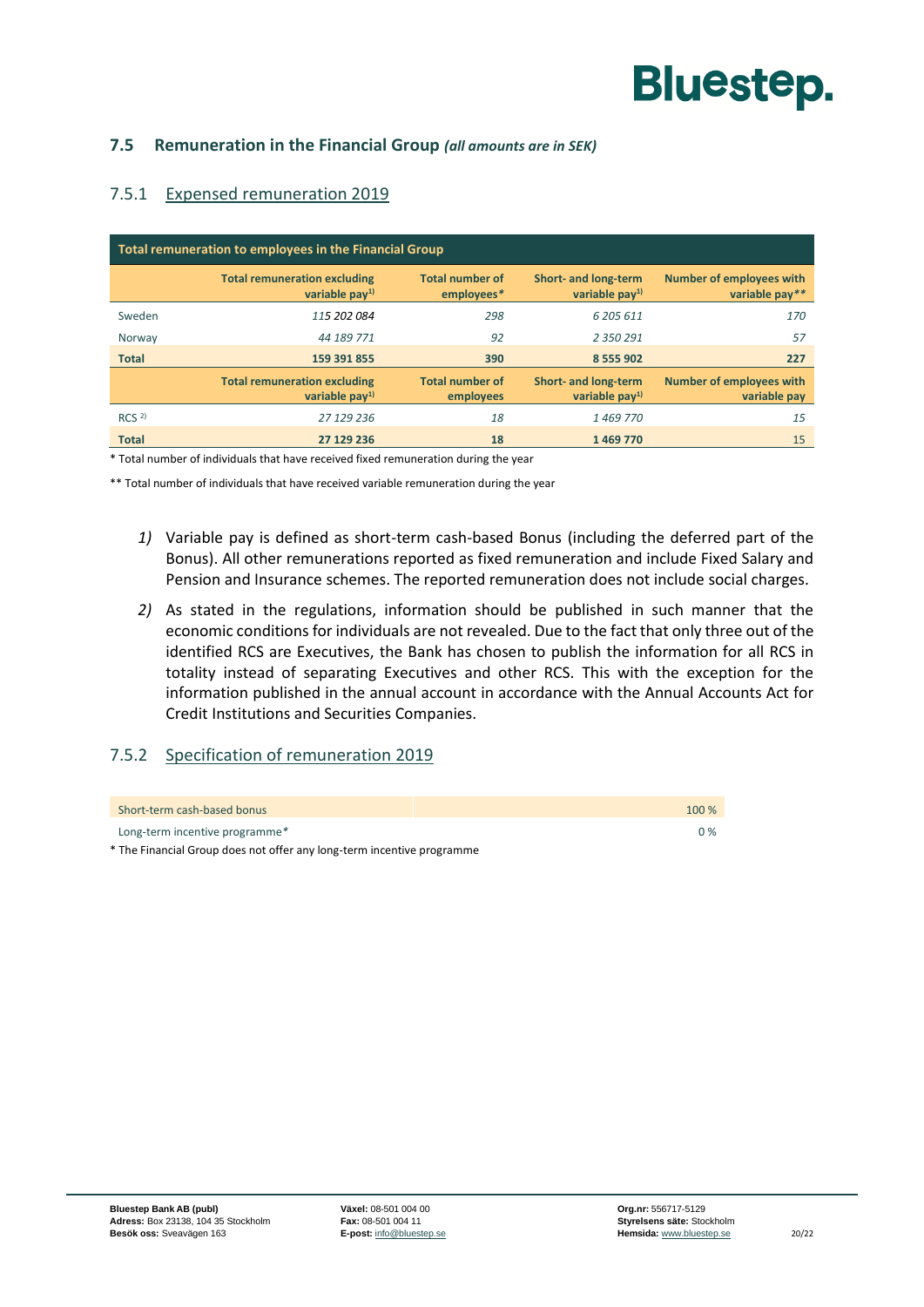#### 7.5.3 Vested, deferred and paid out remuneration

| <b>Vested 2019 (total remuneration)</b>           |                                                                           |                                     |                                       |                                                    |
|---------------------------------------------------|---------------------------------------------------------------------------|-------------------------------------|---------------------------------------|----------------------------------------------------|
|                                                   | <b>Total remuneration</b><br>excluding variable pay <sup>1)</sup>         | <b>Total number of</b><br>employees | Short- and long-<br>term variable pay | <b>Number of</b><br>employees with<br>variable pay |
| RCS <sup>2</sup>                                  | 17391661                                                                  | 13                                  | 2 132 215                             | 13                                                 |
| Non-RCS                                           | 93 209 726                                                                | 212                                 | 5 460 148                             | 212                                                |
| <b>Total</b>                                      | 110 601 386                                                               | 225                                 | 7 592 364                             | 225                                                |
| <b>Deferred variable remuneration for 2019</b>    |                                                                           |                                     |                                       |                                                    |
|                                                   | Total deferred amount*                                                    |                                     |                                       | Total number of employees*                         |
| RCS <sup>2</sup>                                  |                                                                           | 1098178                             | 11                                    |                                                    |
| <b>Total</b>                                      | 1098178                                                                   |                                     | 11                                    |                                                    |
| Paid out deferred variable remuneration total     |                                                                           |                                     |                                       |                                                    |
|                                                   | <b>Total deferred amount paid out</b><br><b>Total number of employees</b> |                                     |                                       |                                                    |
| RCS <sup>2</sup>                                  |                                                                           | 2456933                             | 18                                    |                                                    |
| <b>Total</b>                                      | 2 456 933                                                                 |                                     | 18                                    |                                                    |
| <b>Accumulated deferred variable remuneration</b> |                                                                           |                                     |                                       |                                                    |
|                                                   |                                                                           | <b>Total deferred amount</b>        |                                       | <b>Total number of employees</b>                   |
| RCS <sup>2</sup>                                  |                                                                           | 4 2 1 5 3 9 7                       |                                       | 20                                                 |
| <b>Total</b>                                      | 4 2 1 5 3 9 7 3)<br>20                                                    |                                     |                                       |                                                    |

\*No RCS bonuses have been awarded for 2019

- *1)* Variable pay is defined as short-term cash-based Bonus (including the deferred part of the Bonus). All other remunerations reported as fixed remuneration and include Fixed Salary and Pension and Insurance schemes. The reported remuneration does not include social charges.
- *2)* As stated in the regulations, information should be published in such a manner that the economic conditions for individuals are not revealed. Due to the fact that only three out of the identified RCS are Executives, the Bank has chosen to publish the information for all RCS in totality instead of separating Executives and other RCS. This with the exception for the information published in the annual account in accordance with the Annual Accounts Act for Credit Institutions and Securities Companies.
- *3)* The deferred variable remuneration may be paid out pro rata during the deferral period, commencing one year after the deferral. The deferred variable remuneration may be cancelled in part or in whole if at a later date it is demonstrated that the employee, department or the Bank did not fulfil the performance measures.